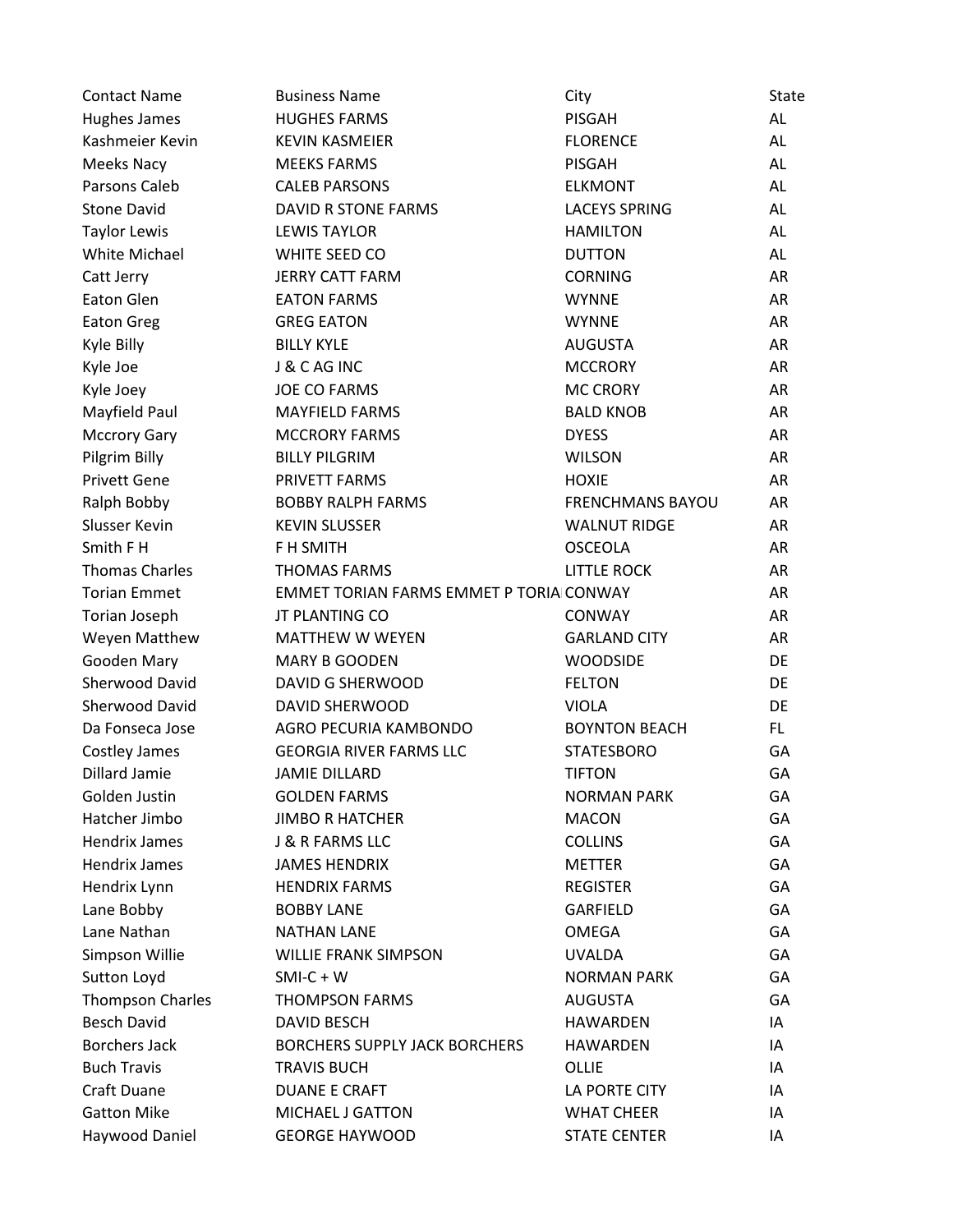| Haywood George            | <b>GEORGE HAYWOOD</b>                              | <b>STATE CENTER</b>   | IA  |
|---------------------------|----------------------------------------------------|-----------------------|-----|
| <b>Herr Bruce</b>         | <b>BRUCE HERR</b>                                  | <b>FONTANELLE</b>     | IA  |
| <b>Hill Mark</b>          | HILL SEED CO NO LONGER IN BUSINESS                 | <b>ELLSWORTH</b>      | IA  |
| Hinshaw Kevin             | <b>KEVIN HINSHAW</b>                               | <b>RICHLAND</b>       | IA  |
| Klyn Ed                   | <b>ED KLYN</b>                                     | CORYDON               | IA  |
| Klyn Edward               | <b>EDWARD KLYN</b>                                 | PELLA                 | IA  |
| <b>Kuhlers Ron</b>        | <b>RONALD KUHLERS</b>                              | <b>MESERVEY</b>       | IA  |
| Leichty Deon              | <b>DEON LEICHTY</b>                                | CRAWFORDSVILLE        | IA  |
| Liddell Duane             | <b>DUANE LIDDELL</b>                               | <b>VILLISCA</b>       | IA  |
| <b>Mcallister Scott</b>   | S B D INCORPORATED SCOTTS QUALITY S MOUNT PLEASANT |                       | IA  |
| <b>Mcallister Scott</b>   | <b>SCOTTS QUALITY SEEDS</b>                        | <b>MOUNT PLEASANT</b> | IA  |
| <b>Miller Leslie</b>      | <b>LESLIE MILLER</b>                               | <b>KALONA</b>         | IA  |
| Mrla Renee                | <b>STEVE MRLA</b>                                  | LAWTON                | IA. |
| Mrla Richard              | <b>MRLA GROUP</b>                                  | <b>LAWTON</b>         | IA  |
| <b>Rickers Robert</b>     | <b>ROBERT RICKERS</b>                              | <b>VAIL</b>           | IA  |
| Roeder Ronald             | RONALD ROEDER                                      | <b>ARTHUR</b>         | IA  |
| Samo Jack                 | <b>JACK SAMO</b>                                   | <b>GRUNDY CENTER</b>  | IA  |
| Samo Shawn                | <b>SAMO FARMS INC</b>                              | <b>HOLLAND</b>        | IA  |
| Samo Shawn                | <b>SHAWN SAMO</b>                                  | <b>HOLLAND</b>        | IA  |
| Schnedler Sam             | SAM SCHNEDLER SCHNEDLER FARM                       | <b>SPERRY</b>         | IA  |
| <b>Shafer Ronald</b>      | RONALD D SHAFER RONALD SHAFER FARI EDDYVILLE       |                       | IA  |
| Stumpf Kevin              | <b>KEVIN STUMPF</b>                                | <b>OTHO</b>           | IA  |
| <b>Stumpf Kurt</b>        | K & K STUMPF FARMS                                 | <b>OTHO</b>           | IA  |
| <b>Vogel Donald</b>       | DONALD VOGEL                                       | <b>CORNING</b>        | IA  |
| <b>Wollesen Bill</b>      | <b>IOWA PLAINS FARMS</b>                           | LAKE VIEW             | IA  |
| Wollesen John             | <b>IOWA PLAINS FARMS</b>                           | <b>LAKE VIEW</b>      | IA  |
| Wollesen Kristi           | <b>IOWA PLAINS FARMS</b>                           | <b>LAKE VIEW</b>      | IA  |
| Wattenbarger Bart         | <b>BART D WATTENBARGER CWS INC</b>                 | <b>SHELLEY</b>        | ID  |
| Wattenbarger Jared        | BART D WATTENBARGER CWS INC                        | <b>SHELLEY</b>        | ID  |
| <b>Bakehouse Kim</b>      | <b>KIM BAKEHOUSE</b>                               | <b>METROPOLIS</b>     | IL  |
| <b>Baker David</b>        | DAVID L BAKER                                      | <b>POLO</b>           | IL  |
| <b>Bellm Kurtis</b>       | PAUL BELLM                                         | SHIPMAN               | IL. |
| <b>Bellm Paul</b>         | PAUL BELLM                                         | SHIPMAN               | IL. |
| Berberich Jerry           | <b>JERRY BERBERICH</b>                             | <b>MOUNT CARMEL</b>   | IL  |
| <b>Best Marilyn</b>       | <b>RICK ROSENTRETER</b>                            | CARLINVILLE           | IL. |
| <b>Billingsley Dennis</b> | <b>DENNIS BILLINGSLEY</b>                          | <b>HUNTSVILLE</b>     | IL. |
| <b>Birch Harold</b>       | <b>HAROLD BIRCH</b>                                | WESTFIELD             | IL. |
| Birch Jim                 | ROLLING HILLS FARM                                 | WESTFIELD             | IL. |
| <b>Brough Donald</b>      | <b>DON BROUGH</b>                                  | PLYMOUTH              | IL  |
| <b>Busclas David</b>      | <b>DAVID BUSCLAS</b>                               | <b>METROPOLIS</b>     | IL  |
| <b>Busclas Martin</b>     | <b>BUSCLAS FARM</b>                                | <b>METROPOLIS</b>     | IL  |
| Cowell Kevin              | <b>KEVIN D COWELL</b>                              | <b>RED BUD</b>        | IL. |
| Demartini Stephen         | DEMARTINI FARMS INC                                | <b>BENLD</b>          | IL  |
| <b>Drebes Curtis</b>      | <b>CURTIS DREBES</b>                               | <b>QUINCY</b>         | IL  |
| <b>Effland Benjamin</b>   | <b>BEN L EFFLAND</b>                               | <b>AVON</b>           | IL  |
| <b>Engler Dawn</b>        | DAWN ENGLER UNITED FARMERS GROUI GILMAN            |                       | IL  |
| <b>Engler Tom</b>         | THOMAS P ENGLER                                    | <b>MANTENO</b>        | IL. |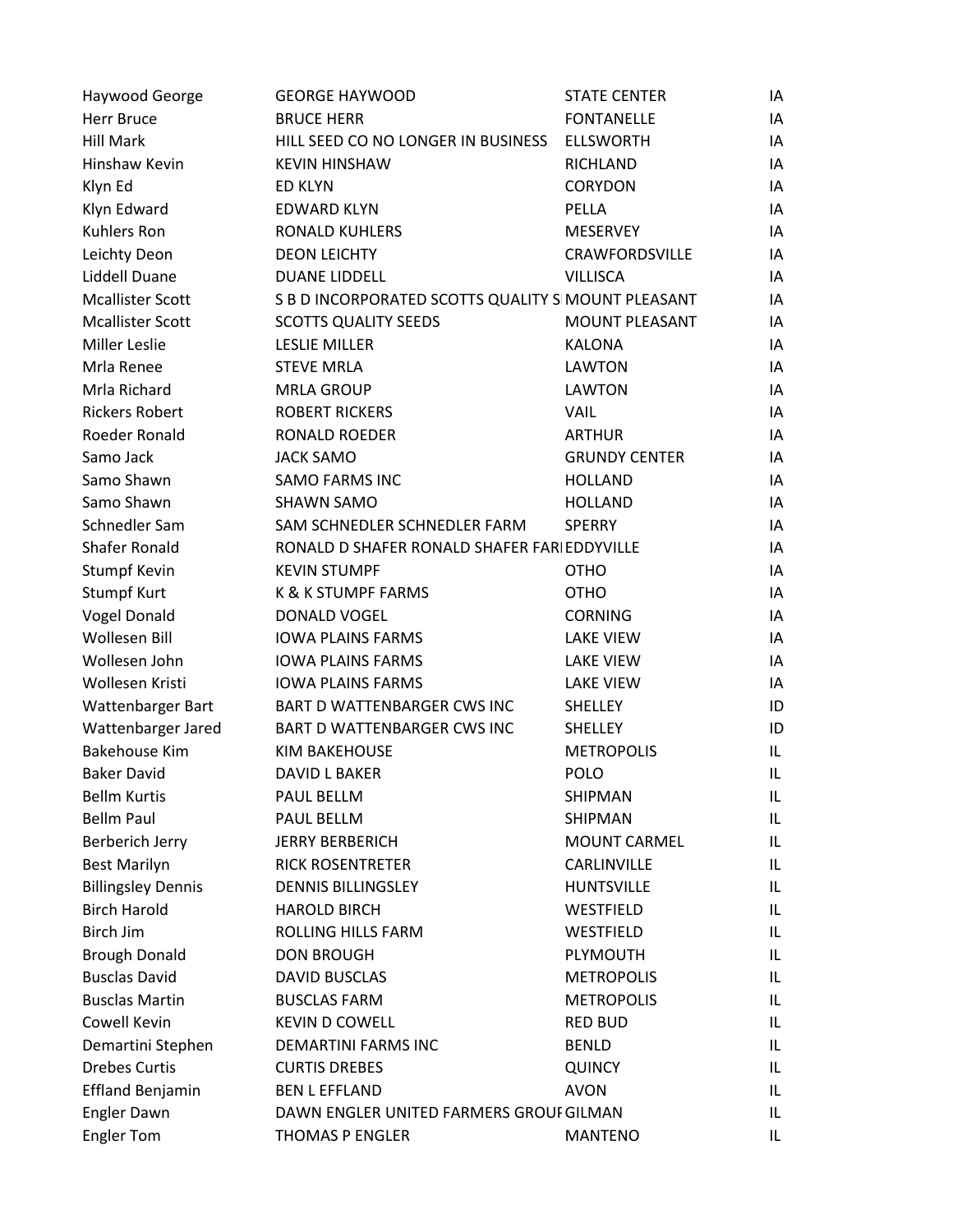| <b>Foiles Todd</b>        | <b>TODD FOILES</b>              | CARLINVILLE         | IL. |
|---------------------------|---------------------------------|---------------------|-----|
| Gaul Wayne                | WAYNE L GAUL W G SEEDS          | <b>SHANNON</b>      | IL  |
| <b>Hallock Donald</b>     | <b>DONALD HALLOCK</b>           | <b>HILLVIEW</b>     | IL  |
| <b>Heser Robert</b>       | <b>ROBERT J HESER</b>           | <b>CENTRALIA</b>    | IL  |
| <b>Hood Gene</b>          | EUGENE HOOD HOOD FARMS INC      | <b>GIFFORD</b>      | IL  |
| <b>Hood Gene</b>          | <b>GENE HOOD</b>                | <b>GIFFORD</b>      | IL  |
| <b>Howard Ronald</b>      | RONALD HOWARD                   | <b>SAINT ELMO</b>   | IL  |
| <b>Hughes Frank</b>       | <b>FRANK HUGHES</b>             | CARLINVILLE         | IL  |
| Huseman Glen              | <b>GLEN HUSEMAN</b>             | <b>WALNUT</b>       | IL  |
| Huseman Harold            | <b>HAROLD HUSEMAN</b>           | WALNUT              | IL  |
| Janssen Freddie           | <b>JANSSEN BROTHERS</b>         | <b>COATSBURG</b>    | IL  |
| Jones Bobby               | <b>BOBBY L JONES</b>            | <b>MARISSA</b>      | IL  |
| Jones John                | <b>JOHN JONES</b>               | <b>WEST SALEM</b>   | IL  |
| Lewis Eric                | <b>ERIC L LEWIS</b>             | LOUISVILLE          | IL  |
| <b>Middleton Steve</b>    | STEVE DWAYNE MIDDLETON          | <b>METROPOLIS</b>   | IL  |
| Pool Jim                  | <b>JAMES H POOL</b>             | CALHOUN             | IL  |
| Rennegarbe Gary           | <b>GARY RENNEGARBE</b>          | <b>OKAWVILLE</b>    | IL  |
| Rennegarbe Gary           | <b>RENNEGARBE BROS</b>          | <b>OKAWVILLE</b>    | IL  |
| Rhoda Richard             | <b>DICK RHODA</b>               | <b>CHENOA</b>       | IL  |
| Rosentreter Amy           | <b>RICK ROSENTRETER</b>         | CARLINVILLE         | IL  |
| <b>Rosentreter Cristy</b> | <b>DOUGLAS GENE ROSENTRETER</b> | CARLINVILLE         | IL  |
| Rosentreter Douglas       | <b>DOUGLAS GENE ROSENTRETER</b> | CARLINVILLE         | IL  |
| Rosentreter Douglas       | <b>ILLINOIS FAMILY FARMS</b>    | CARLINVILLE         | IL  |
| Rosentreter Rick          | <b>RICK ROSENTRETER</b>         | CARLINVILLE         | IL  |
| <b>Ruths Jack</b>         | <b>JACK RUTHS</b>               | <b>PAYSON</b>       | IL  |
| <b>Schertz Emile</b>      | <b>JAMES SCHERTZ</b>            | <b>TISKILWA</b>     | IL  |
| <b>Schertz Todd</b>       | <b>LAZY S FARMS</b>             | <b>TISKILWA</b>     | IL  |
| Schnepf John              | <b>SCHNEPF FARMS</b>            | <b>BARRY</b>        | IL  |
| <b>Schnepf Malita</b>     | <b>SCHNEPF FARMS</b>            | <b>BARRY</b>        | IL  |
| Schnepf Raymond           | <b>SCHNEPF FARMS</b>            | <b>BARRY</b>        | IL  |
| Seys John                 | <b>JOHN SEYS</b>                | <b>COAL VALLEY</b>  | IL  |
| <b>Stevens Kenneth</b>    | <b>KENNETH STEVENS</b>          | MC CLURE            | IL. |
| <b>Stratemeyer Eugene</b> | <b>EUGENE STRATEMEYER</b>       | <b>METROPOLIS</b>   | IL  |
| <b>Sutton Walter</b>      | <b>WALT SUTTON</b>              | <b>BARRY</b>        | IL  |
| <b>Warner Robert</b>      | <b>ROBERT WARNER</b>            | VANDALIA            | IL  |
| Willman Denny             | <b>DENNY WILLMAN</b>            | <b>GREENVILLE</b>   | IL  |
| Willman Ted               | <b>TED WILLMAN</b>              | <b>GREENVILLE</b>   | IL  |
| Woods Roger               | ROGER WOODS                     | <b>BARRY</b>        | IL  |
| <b>Yeley Chris</b>        | <b>CHRIS YELEY</b>              | <b>DENNISON</b>     | IL  |
|                           | <b>DAVID GAERTE</b>             | <b>ALBION</b>       | IN  |
| Anthrop Harold            | <b>HAROLD ANTHROP</b>           | <b>WESTPOINT</b>    | IN  |
| <b>Blume Kent</b>         | <b>KENT BLUME</b>               | <b>BROOKSTON</b>    | IN  |
| Bowman Hugh               | <b>HUGH BOWMAN</b>              | SANDBORN            | IN  |
| <b>Bradley Jim</b>        | <b>JIM BRADLEY</b>              | LADOGA              | IN  |
| <b>Bradley Steve</b>      | <b>STEVE BRADLEY</b>            | LADOGA              | IN  |
| Brown John                | <b>JOHN T BROWN</b>             | <b>WILLIAMS</b>     | IN  |
| <b>Brune Gene</b>         | ROLLING WHEELS                  | <b>FOUNTAINTOWN</b> | IN  |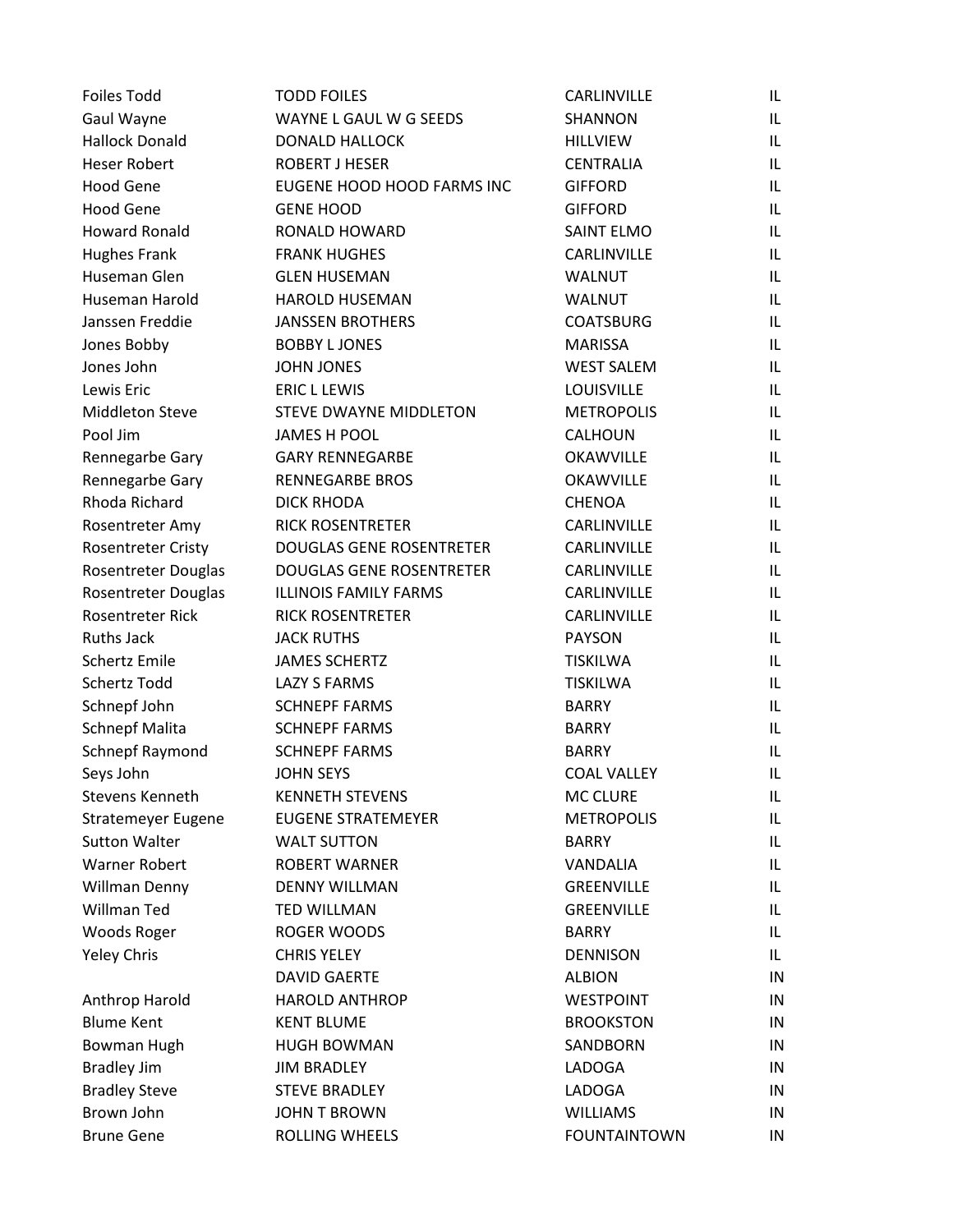| <b>Brune Harold</b>   | <b>BRUNE FARMS</b>            | <b>FOUNTAINTOWN</b>     | IN  |
|-----------------------|-------------------------------|-------------------------|-----|
| Combs William         | <b>WILLIAM B COMBS</b>        | <b>TERRE HAUTE</b>      | IN  |
| Davidson Kathy        | <b>KATHY K DAVIDSON</b>       | <b>PORTLAND</b>         | IN  |
| Death Robert          | <b>ROBERT DEATH</b>           | VEEDERSBURG             | IN  |
| Dierckman Jerry       | <b>DIERCKMAN FARMS</b>        | <b>GREENSBURG</b>       | IN  |
| <b>Ertel Eric</b>     | ERIC ERTEL FARMS INC          | <b>HOLTON</b>           | IN  |
| <b>Ertel Eric</b>     | <b>ERTEL FARMS INC</b>        | <b>OSGOOD</b>           | IN  |
| Ford Dean             | <b>DEAN FORD</b>              | <b>DUPONT</b>           | IN  |
| Gardner David         | <b>DAVID GARDNER</b>          | PLYMOUTH                | IN  |
| Gatewood Daniel       | DANIEL E GATEWOOD             | <b>WESTPORT</b>         | IN  |
| Gatewood Shawn        | SHAWN DANIEL GATEWOOD         | <b>WESTPORT</b>         | IN  |
| <b>Greer Norman</b>   | <b>NORMAN GREER</b>           | <b>PRINCETON</b>        | IN  |
| Hayes Kenneth         | <b>KENNETH D HAYES</b>        | <b>CROWN POINT</b>      | IN  |
| King Ed               | <b>ED KING</b>                | <b>MUNCIE</b>           | IN  |
| King Ed               | <b>EDDIE KING</b>             | SPRINGPORT              | IN  |
| Lemper Phil           | PHIL LEMPER                   | <b>GARRETT</b>          | IN  |
| Lemper Phil           | PHIL LEMPER                   | <b>CHURUBUSCO</b>       | IN  |
| <b>Marrs Matt</b>     | MATT MARRS MARRS FARMS        | <b>WEST TERRE HAUTE</b> | IN  |
| <b>Marrs Matt</b>     | <b>MATTHEW MARRS</b>          | <b>WEST TERRE HAUTE</b> | IN  |
| Mason Phil            | PHIL MASON                    | <b>ELKHART</b>          | IN  |
| Miller James          | MILLERS FARM ACCT             | <b>FOUNTAIN CITY</b>    | IN  |
| <b>Nelson Mike</b>    | <b>MIKE NELSON</b>            | <b>NORTH VERNON</b>     | IN  |
| Parr Maurice          | <b>MOPAR</b>                  | LAFAYETTE               | IN  |
| Reed Jim              | <b>JIM REED</b>               | <b>MADISON</b>          | IN  |
| Runyon David          | <b>RUNYON FARMS</b>           | <b>GENEVA</b>           | IN  |
| Runyon Gail           | <b>RUNYON FARMS</b>           | <b>GENEVA</b>           | IN  |
| <b>Shaffer Robert</b> | <b>ROBERT SHAFFER</b>         | <b>BURNETTSVILLE</b>    | IN  |
| Shultz Kenneth        | <b>KENNETH SHULTZ</b>         | <b>BATTLE GROUND</b>    | IN  |
| <b>Shultz Virgil</b>  | <b>KENNETH SHULTZ</b>         | <b>BATTLE GROUND</b>    | IN  |
| Sinn Harold           | <b>HAROLD SINN</b>            | <b>KNOX</b>             | IN  |
| Wehner Jason          | <b>JASON WEHNER</b>           | <b>MADISON</b>          | IN  |
| Zaring William        | <b>BILL ZARING</b>            | ZIONSVILLE              | IN  |
| Ziese Eric            | <b>ERIC ZIESE</b>             | RENSSELAER              | IN  |
| Barnes Barbara        | <b>BHB REVOCABLE TRUST</b>    | <b>BARNES</b>           | KS. |
| Bruna Kenny           | <b>KENNETH BRUNA</b>          | <b>BARNES</b>           | КS  |
| <b>Gowing Darrell</b> | DARRELL GOWING                | LANE                    | КS  |
| Huninghake Donald     | <b>DONALD P HUNINGHAKE</b>    | <b>FRANKFORT</b>        | KS. |
| Hunninghake Dave      | <b>DAVE HUNINGHAKE</b>        | <b>VERMILLION</b>       | КS  |
| Jenkins Phillip       | PHILLIP JENKINS JENKINS FARMS | <b>TOPEKA</b>           | KS. |
| Lewis Donald          | D & J FARMS                   | <b>CONCORDIA</b>        | KS. |
| May Roger             | <b>ANDY MAY</b>               | <b>OBERLIN</b>          | KS. |
| Wenger Ronald         | <b>RON C WENGER</b>           | POWHATTAN               | KS. |
| French Roger          | <b>FRENCH FARMS</b>           | MORGANFIELD             | KY. |
| <b>Mitchell Brent</b> | <b>BRENT MITCHELL</b>         | <b>OLATON</b>           | KY. |
| <b>Omer Charles</b>   | <b>OMER FARMS</b>             | MORGANFIELD             | ΚY  |
| Omer Michael          | <b>OMER FARMS</b>             | MORGANFIELD             | KY. |
| Dixon Jeffrey         | JEFF DIXON FARMS              | <b>COLLINSTON</b>       | LA  |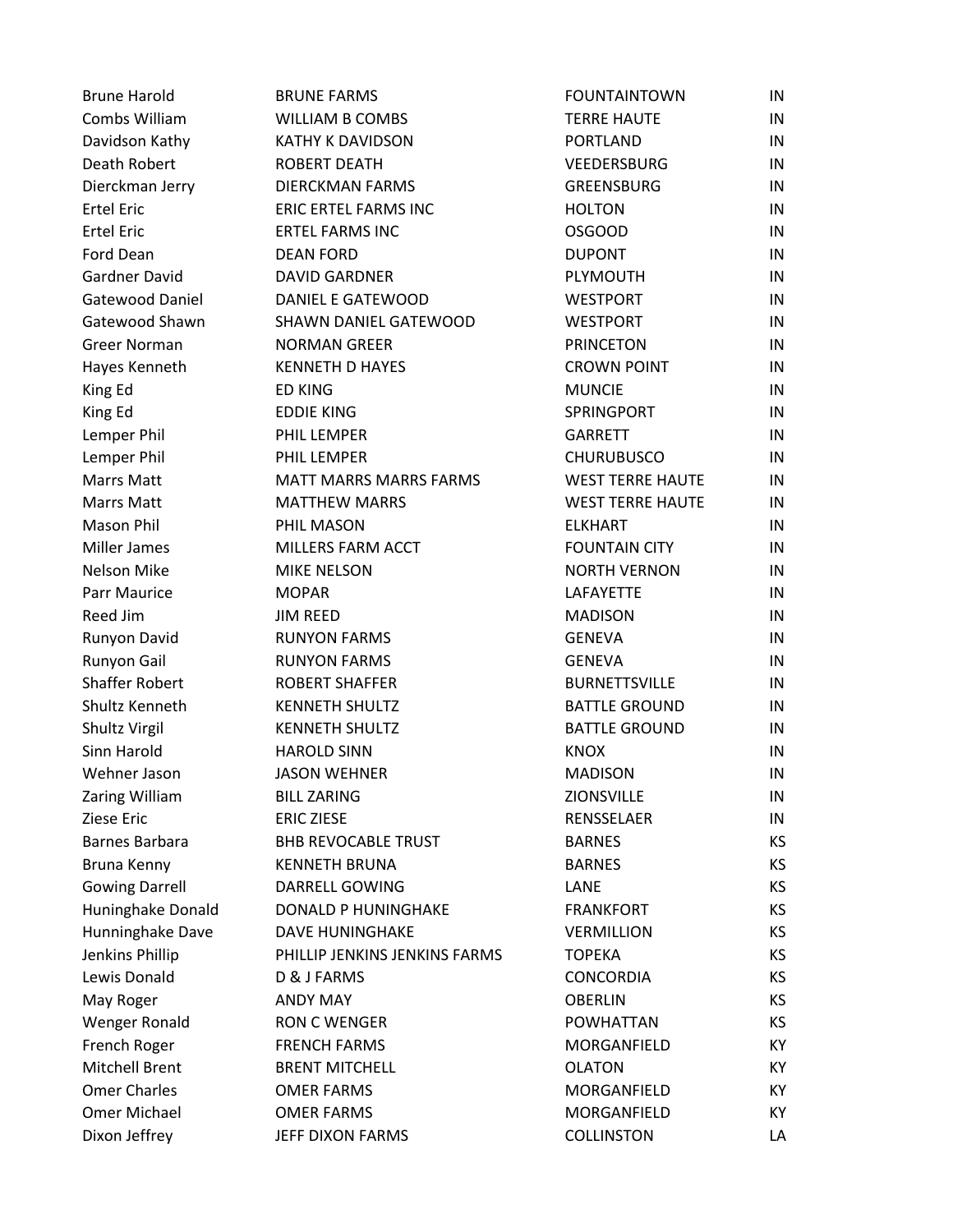| Kelly Bobby            | <b>B &amp; B FARMS OF MOREHOUSE INC</b>    | <b>COLLINSTON</b>      | LA        |
|------------------------|--------------------------------------------|------------------------|-----------|
| Kelly Bobby            | <b>BOBBY DALE KELLY</b>                    | <b>COLLINSTON</b>      | LA        |
| Kelly Karen            | <b>KAREN M KELLY</b>                       | <b>COLLINSTON</b>      | LA        |
| Oswalt David           | OSWALT FARMS PARTNERSHIP                   | <b>LAKE PROVIDENCE</b> | LA        |
| Karbaum Roland         | MAPLE MAPLES FARM                          | <b>CHURCH HILL</b>     | MD        |
| Landis George          | <b>GEORGE W LANDIS</b>                     | <b>GOLDSBORO</b>       | <b>MD</b> |
| Smith John             | <b>GOODWILL FARM</b>                       | <b>NEW WINDSOR</b>     | MD        |
| <b>Smith Parker</b>    | <b>GOODWILL FARM</b>                       | <b>NEW WINDSOR</b>     | MD        |
| Aungst Mike            | <b>MIKE AUNGST</b>                         | <b>ADDISON</b>         | MI        |
| <b>Brandt William</b>  | WILLIAM A BRANDT WILLIAM BRANDT F/ HILLMAN |                        | MI        |
| Carls Tim              | TIM CARLS CARLS FARMS II                   | <b>CENTREVILLE</b>     | MI        |
| Carmickle Patrick      | PATRICK M CARMICKLE                        | <b>TEKONSHA</b>        | MI        |
| Densmore John          | JOHN ERIC DENSMORE                         | <b>ITHACA</b>          | MI        |
| Dohr Dennis            | DENNIS DOHR DOHRSHIRE FARMS                | <b>BANCROFT</b>        | MI        |
| Elliott Lynda          | LYNDA ELLIOTT                              | YPSILANTI              | MI        |
| <b>Elliott Sam</b>     | <b>ELLIOTT FARMS</b>                       | YPSILANTI              | MI        |
| Feltman Howard         | <b>HOWARD FELTMAN</b>                      | <b>SHEPHERD</b>        | MI        |
| Friedrich Robert       | <b>ROBERT FRIEDRICH</b>                    | <b>PETERSBURG</b>      | MI        |
| Gross Bruno            | <b>BRUNO GROSS</b>                         | COLEMAN                | MI        |
| Hoekstra Tjeerd        | <b>TJEERD HOEKSTRA</b>                     | <b>SCHOOLCRAFT</b>     | MI        |
| Hoekstra Wiebren       | <b>WIEBREN HOEKSTRA</b>                    | <b>SCHOOLCRAFT</b>     | MI        |
| Kurka David            | DAVID W KURKA                              | <b>OVID</b>            | MI        |
| Lagos David            | <b>LAGOS FARMS</b>                         | <b>CASS CITY</b>       | MI        |
| Leatzow Aaron          | AARON C LEATZOW LEATZOW FARM               | <b>HILLMAN</b>         | MI        |
| Mintz Robert           | <b>ROBERT MINTZ</b>                        | PORT SANILAC           | MI        |
| Partridge Arnold       | <b>ARNOLD A PARTRIDGE</b>                  | <b>TIPTON</b>          | MI        |
| Ruttkofsky John        | <b>JOHN RUTTKOFSKY FARMS</b>               | ONSTED                 | MI        |
| Schumaker James        | <b>JAMES SCHUMAKER</b>                     | <b>SAINT JOHNS</b>     | MI        |
| <b>Shearer Charles</b> | <b>CHARLES SHEARER</b>                     | <b>MILAN</b>           | MI        |
| <b>Thelen Luke</b>     | <b>LUKE R THELEN</b>                       | <b>FOWLER</b>          | MI        |
| <b>Boutain Darwin</b>  | <b>DARWIN BOUTAIN</b>                      | <b>GOODRIDGE</b>       | MN        |
| <b>Dybsetter Larry</b> | <b>LARRY E DYBSETTER</b>                   | <b>PORTER</b>          | ΜN        |
| Efta Joseph            | <b>JOE EFTA</b>                            | ARGYLE                 | MN        |
| <b>Ellingson James</b> | JAMES ELLINGSON JAMES ELLINGSON            | <b>WABASSO</b>         | MN        |
| Evers Jerry            | <b>JERRY EVERS</b>                         | <b>COMFREY</b>         | ΜN        |
| <b>Hoffman Phil</b>    | PHIL HOFFMAN                               | <b>SAINT JAMES</b>     | MN        |
| Kottschade Paul        | PAUL KOTTSCHADE                            | <b>SPRING VALLEY</b>   | ΜN        |
| Lovsness Linden        | LINDEN L LOVSNESS                          | <b>COTTONWOOD</b>      | MN        |
| <b>Meyer Steve</b>     | <b>STEVE MEYER</b>                         | <b>KASSON</b>          | MN        |
| Meyer Wendell          | <b>WENDELL MEYER</b>                       | <b>SPRING VALLEY</b>   | ΜN        |
| <b>Nelson Duane</b>    | DUANE A NELSON                             | <b>TYLER</b>           | MN        |
| Nelson Duane           | DUANE A NELSON NELSEN FARM                 | <b>TYLER</b>           | <b>MN</b> |
| Nelson Duane           | <b>DUANE NELSEN</b>                        | <b>TYLER</b>           | MN        |
| <b>Nelson Paul</b>     | PAUL B NELSON                              | <b>CANBY</b>           | ΜN        |
| Norgren Randy          | <b>RANDY NORGREN</b>                       | <b>FERGUS FALLS</b>    | ΜN        |
| Spoden Gerald          | <b>GERRY SPODEN</b>                        | KIMBALL                | MN        |
| Sullivan Ralph         | RALPH SULLIVAN                             | <b>NEW PRAGUE</b>      | MN        |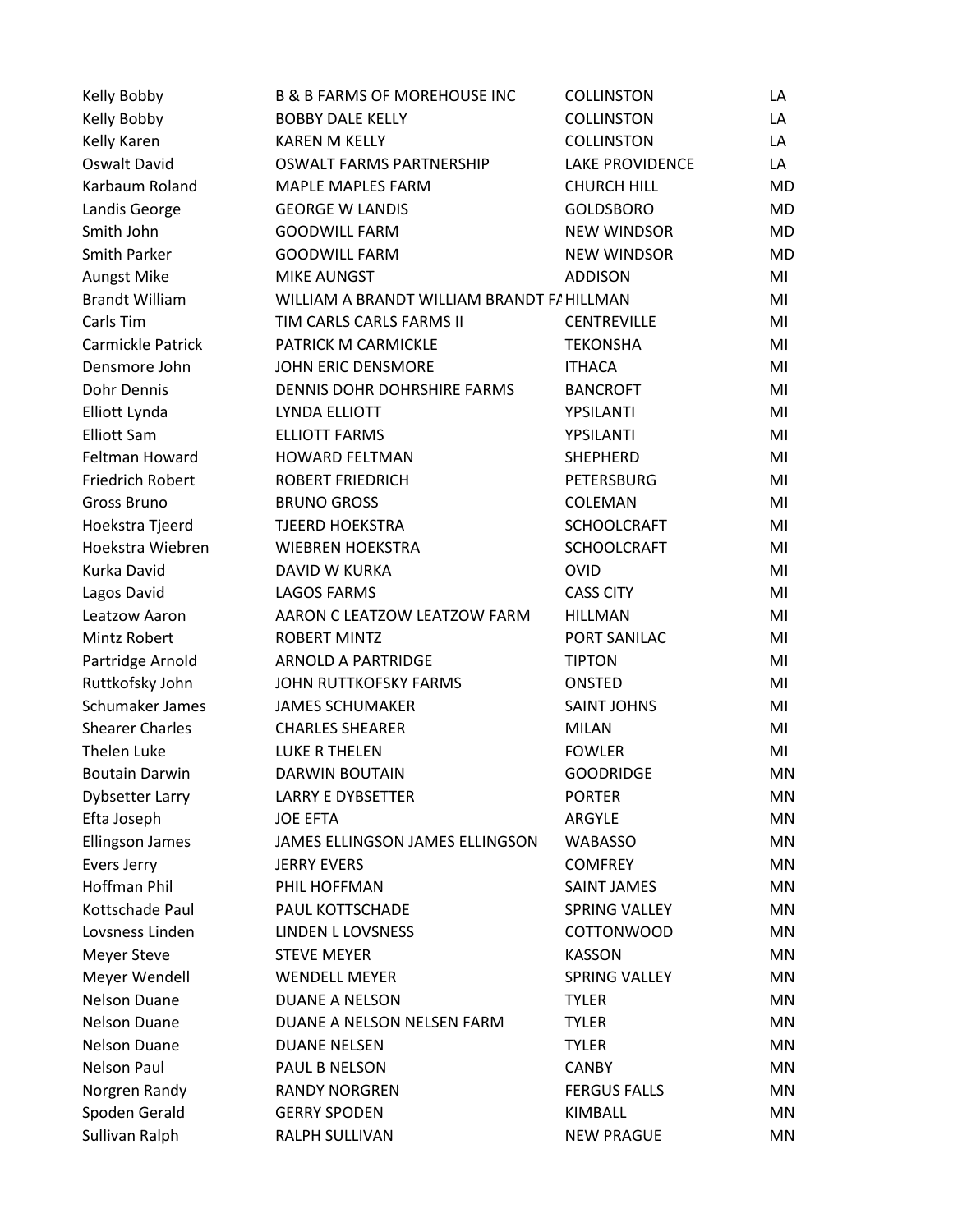| <b>Tabbut Wayne</b>    | <b>WAYNE TABBUT</b>           | <b>FERGUS FALLS</b>    | ΜN        |
|------------------------|-------------------------------|------------------------|-----------|
| Thompson Kyle          | <b>KYLE RICHARD THOMPSON</b>  | <b>GLENWOOD</b>        | <b>MN</b> |
| Thompson Kyle          | PRAIRIE LAND MGMT             | <b>GLENWOOD</b>        | MN        |
| <b>Withers Harold</b>  | <b>HAROLD WITHERS</b>         | <b>OSAKIS</b>          | MN        |
| Zych James             | <b>JAMES ZYCH</b>             | <b>GRACEVILLE</b>      | MN        |
| Allen Robert           | <b>ALLEN FARMS</b>            | RIDGEWAY               | MO.       |
| <b>Allison Gary</b>    | <b>GARY ALLISON</b>           | CAMPBELL               | <b>MO</b> |
| Bright Kenny           | <b>BRIGHT FARMS</b>           | <b>SIKESTON</b>        | <b>MO</b> |
| <b>Bryant Scott</b>    | <b>SCOTT BRYANT FARMS</b>     | CHARLESTON             | <b>MO</b> |
| Carter Joseph          | <b>JOSEPH CARTER</b>          | <b>MOORESVILLE</b>     | <b>MO</b> |
| Clarkson David         | DAVID CLARKSON CLARKSON FARMS | <b>LACLEDE</b>         | MO        |
| Cox David              | DAVID COX                     | <b>JAMESPORT</b>       | <b>MO</b> |
| Daugherity Daniel      | <b>DANIEL DAUGHERITY</b>      | <b>SUMNER</b>          | <b>MO</b> |
| Daugherity Jim         | <b>DAUGHERITY FARMS INC</b>   | <b>SUMNER</b>          | <b>MO</b> |
| Daugherty Dan          | <b>DAN DAUGHERTY</b>          | <b>SUMNER</b>          | <b>MO</b> |
| Dillon J               | <b>JOHN J DILLON</b>          | <b>BOONVILLE</b>       | <b>MO</b> |
| Dolan Terry            | DOLAN LAND CO                 | <b>TRENTON</b>         | <b>MO</b> |
| Dolan Terry            | TERRY DOLAN DOLAN LAND CO     | <b>TRENTON</b>         | MO        |
| Dugger John            | <b>JOHN DUGGER</b>            | <b>FISK</b>            | <b>MO</b> |
| Foster Randy           | <b>RANDY FOSTER</b>           | <b>CAMPBELL</b>        | MO        |
| <b>Gastel James</b>    | <b>JAMES GASTEL</b>           | <b>JASPER</b>          | <b>MO</b> |
| <b>Haller Harold</b>   | <b>HAROLD HALLER</b>          | <b>BOONVILLE</b>       | <b>MO</b> |
| Haynes William         | <b>WILLIAM SCOTT HAYNES</b>   | <b>MOBERLY</b>         | MO        |
| <b>Hightower David</b> | <b>DAVID A HIGHTOWER</b>      | <b>MOORESVILLE</b>     | <b>MO</b> |
| <b>King Larry</b>      | <b>LARRY KING</b>             | <b>NAPTON</b>          | MO        |
| Klein Fred             | <b>KLEIN BROTHERS</b>         | <b>SILEX</b>           | <b>MO</b> |
| Kueckelhan Raymond     | <b>KUECKELHAN FARMS</b>       | <b>BOONVILLE</b>       | MO        |
| Lammers Joseph         | <b>JOEY LAMMERS</b>           | PILOT GROVE            | <b>MO</b> |
| Lockhart E             | E S LOCKHART                  | <b>SAINT LOUIS</b>     | <b>MO</b> |
| Lovercamp Kenneth      | KENNETH LOVERCAMP FARMS       | ALMA                   | <b>MO</b> |
| Main Jerry             | <b>JERRY L MAIN</b>           | <b>BUCKLIN</b>         | <b>MO</b> |
| May Bill               | <b>BILL MAY</b>               | <b>OTTERVILLE</b>      | MO.       |
| Novinger Mike          | <b>MIKE NOVINGER</b>          | SHELBYVILLE            | <b>MO</b> |
| Novinger Raymond       | <b>RAYMOND NOVINGER</b>       | SHELBYVILLE            | MO        |
| Poor Jerry             | <b>JERRY POOR</b>             | <b>NOVELTY</b>         | MO        |
| <b>Rinehart Tim</b>    | TIM RINEHART                  | <b>CAINSVILLE</b>      | <b>MO</b> |
| Schmidt Harlan         | <b>SCHMIDT BROTHERS</b>       | <b>MONTGOMERY CITY</b> | MO        |
| <b>Stanley Bill</b>    | <b>STANLEY FARMS</b>          | <b>ROTHVILLE</b>       | MO        |
| <b>Summers Donnie</b>  | <b>DON SUMMERS</b>            | <b>LATHROP</b>         | MO        |
| <b>Topel George</b>    | TOPEL FARMS GEORGE TOPEL      | <b>BLACKBURN</b>       | MO        |
| <b>Topel Joe</b>       | <b>JOE TOPEL</b>              | <b>MARSHALL</b>        | <b>MO</b> |
| <b>Witten Richard</b>  | RICHARD WITTEN                | <b>TRENTON</b>         | MO        |
| <b>Woolard Gary</b>    | <b>GARY L WOOLARD</b>         | <b>NAYLOR</b>          | MO        |
| <b>Zoll Randall</b>    | RANDALL ZOLL                  | <b>DUDLEY</b>          | MO.       |
| <b>Zoll Randall</b>    | <b>RANDY ZOLL</b>             | <b>DUDLEY</b>          | MO        |
| <b>Mask Harold</b>     | <b>HAROLD MASK</b>            | SHANNON                | МS        |
| Mask Harold            | <b>MASK FARMS</b>             | SHANNON                | <b>MS</b> |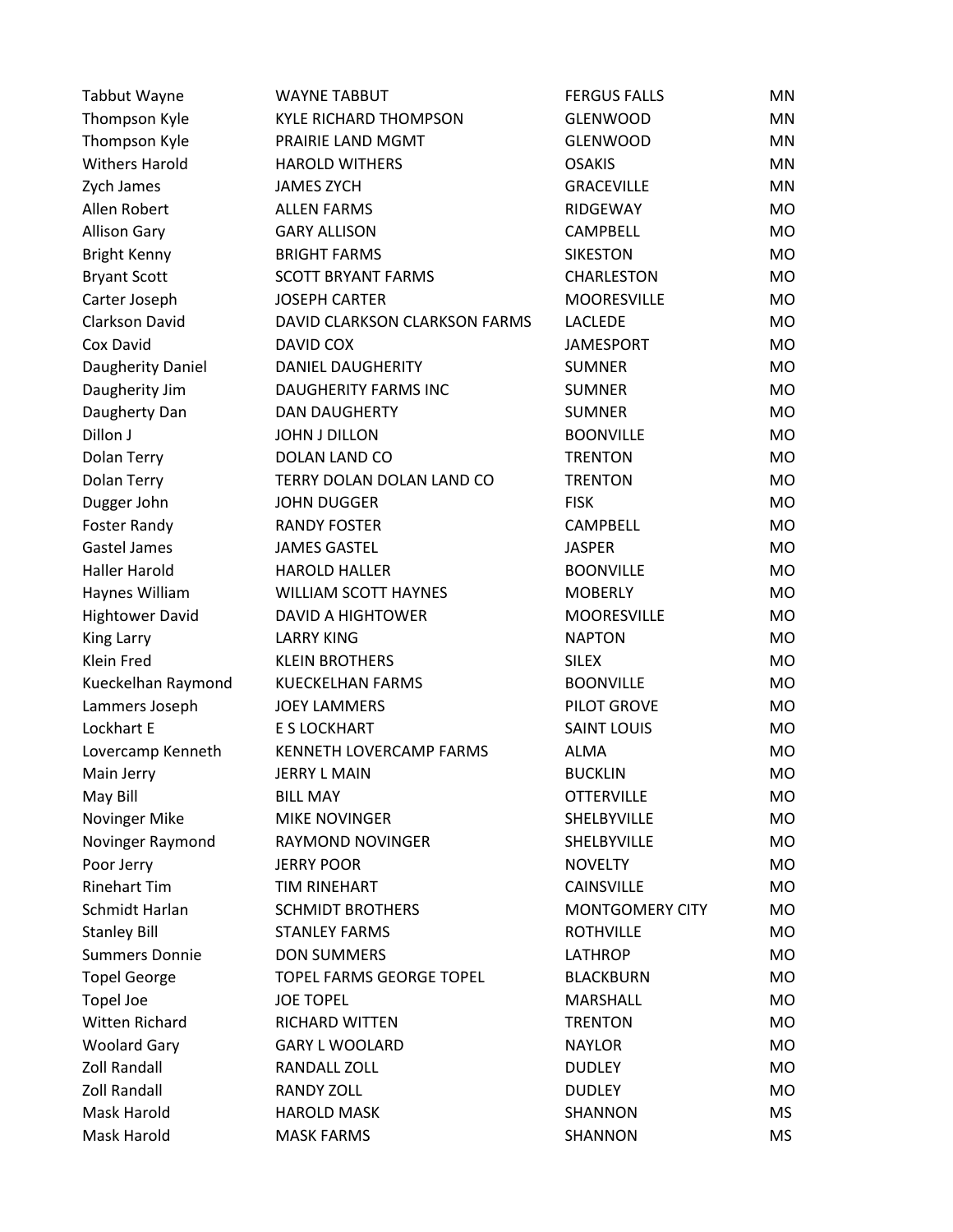| Mask Junior             | <b>JUNIOR MASK</b>                           | SHANNON             | МS        |
|-------------------------|----------------------------------------------|---------------------|-----------|
| <b>Mask Porter</b>      | PORTER MASK                                  | SHANNON             | <b>MS</b> |
| Mask Tracy              | <b>TRACY MASK</b>                            | SHANNON             | MS        |
| Scruggs Eddie           | <b>EDDIE SCRUGGS</b>                         | SALTILLO            | <b>MS</b> |
| Scruggs Jason           | <b>JASON SCRUGGS</b>                         | SALTILLO            | <b>MS</b> |
| <b>Scruggs Mitchell</b> | <b>HES FARMS INC</b>                         | SALTILLO            | <b>MS</b> |
| <b>Scruggs Mitchell</b> | <b>MES FARMS INC</b>                         | SALTILLO            | <b>MS</b> |
| <b>Scruggs Mitchell</b> | <b>SCRUGGS FARM &amp; SUPPLIES LLC</b>       | SALTILLO            | <b>MS</b> |
| <b>Scruggs Mitchell</b> | <b>SCRUGGS LAND HOLDING LLC</b>              | SALTILLO            | <b>MS</b> |
| Smith Bart              | <b>B W SMITH AND FARMS</b>                   | <b>LOUISE</b>       | <b>MS</b> |
| <b>Beavers Keith</b>    | <b>KEITH BEAVERS</b>                         | <b>MOUNT OLIVE</b>  | <b>NC</b> |
| <b>Boggs Andrew</b>     | <b>BOGGS FARM CENTER INC</b>                 | <b>FALLSTON</b>     | <b>NC</b> |
| <b>Brinson Eddie</b>    | <b>EDDIE BRINSON</b>                         | <b>BEULAVILLE</b>   | <b>NC</b> |
| <b>Brinson Edmond</b>   | <b>EDDIE BRINSON</b>                         | <b>BEULAVILLE</b>   | <b>NC</b> |
| Callahan Todd           | STEVEN L CALLAHAN CALLAHAN FARM              | <b>SHELBY</b>       | <b>NC</b> |
| Callahan Todd           | TODD CALLAHAN CALLAHAN FARM                  | <b>SHELBY</b>       | <b>NC</b> |
| Clapp Samuel            | <b>SAM CLAPP</b>                             | <b>WHITSETT</b>     | <b>NC</b> |
| Creech Gary             | <b>GARY CREECH</b>                           | <b>ZEBULON</b>      | <b>NC</b> |
| Creech Greg             | <b>GREG CREECH</b>                           | <b>ZEBULON</b>      | <b>NC</b> |
| Ellington John          | JOHN A ELLINGTON                             | <b>HENDERSON</b>    | <b>NC</b> |
| <b>Faison Dexter</b>    | <b>DEXTER A FAISON</b>                       | <b>TURKEY</b>       | <b>NC</b> |
| Goodyear G              | <b>GENERAL JAMES GOODYEAR</b>                | <b>FAIRMONT</b>     | <b>NC</b> |
| <b>Gore Rick</b>        | <b>RICK D GORE</b>                           | <b>NAKINA</b>       | <b>NC</b> |
| <b>Hammonds Ronald</b>  | RONALD HAMMONDS                              | <b>LUMBERTON</b>    | <b>NC</b> |
| Holloman David          | DAVID HOLLOMAN                               | SELMA               | <b>NC</b> |
| Holloman Don            | <b>HOLLOMAN FARMS</b>                        | SELMA               | <b>NC</b> |
| Holloman Earl           | <b>HOLLOMAN FARMS</b>                        | SELMA               | <b>NC</b> |
| Jackson William         | <b>WILLIAM V JACKSON</b>                     | <b>SHELBY</b>       | <b>NC</b> |
| Knowles Albert          | <b>KNOWLES FARM SERVICE</b>                  | <b>MOUNT OLIVE</b>  | <b>NC</b> |
| <b>Malpass Danny</b>    | <b>DANNY MALPASS</b>                         | <b>KELLY</b>        | <b>NC</b> |
| <b>Mauldin Ernest</b>   | <b>ERNEST JEROME MAULDIN</b>                 | <b>HAMPTONVILLE</b> | <b>NC</b> |
| <b>Mcpherson Alfred</b> | <b>ALFRED MCPHERSON</b>                      | <b>CHADBOURN</b>    | ΝC        |
| Mitchell Joe            | <b>JOE MITCHELL</b>                          | <b>PRINCETON</b>    | NC.       |
| Mitchell Luby           | LUBY MITCHELL                                | <b>PRINCETON</b>    | <b>NC</b> |
| <b>Smith Dennis</b>     | <b>DENNIS SMITH</b>                          | <b>GOLDSBORO</b>    | NC.       |
| <b>Trivette Robert</b>  | <b>ROBERT TRIVETTE</b>                       | <b>HARMONY</b>      | <b>NC</b> |
| <b>Wagoner Tommy</b>    | <b>TOMMY WAGONER</b>                         | <b>JONESVILLE</b>   | <b>NC</b> |
| <b>Warren Gerald</b>    | <b>WARREN FARMING CORP</b>                   | <b>NEWTON GROVE</b> | <b>NC</b> |
| Wehunt John             | <b>JOHN C WEHUNT</b>                         | <b>CHERRYVILLE</b>  | NC.       |
| Whaley William          | <b>WHALEY PARTNERS</b>                       | <b>KINSTON</b>      | <b>NC</b> |
| <b>Woolard Michael</b>  | MICHAEL WOOLARD                              | VANCEBORO           | <b>NC</b> |
| Worley William          | <b>WILLIAM G WORLEY</b>                      | <b>CERRO GORDO</b>  | NC.       |
| <b>Wright Harold</b>    | HAROLD WRIGHT JR HAROLD WRIGHT FA BLADENBORO |                     | ΝC        |
| David Dawn              | DAWN DAVID-UNAUTHORIZED GROWER LIDGERWOOD    |                     | ND.       |
| David Kelly             | <b>KELLY DAVID</b>                           | <b>LIDGERWOOD</b>   | ND        |
| David Loren             | <b>DAVID FARMS</b>                           | <b>GENESEO</b>      | ND.       |
| <b>Grigsby Matt</b>     | <b>GRIGSBY AG MINOT</b>                      | <b>MINOT</b>        | <b>ND</b> |
|                         |                                              |                     |           |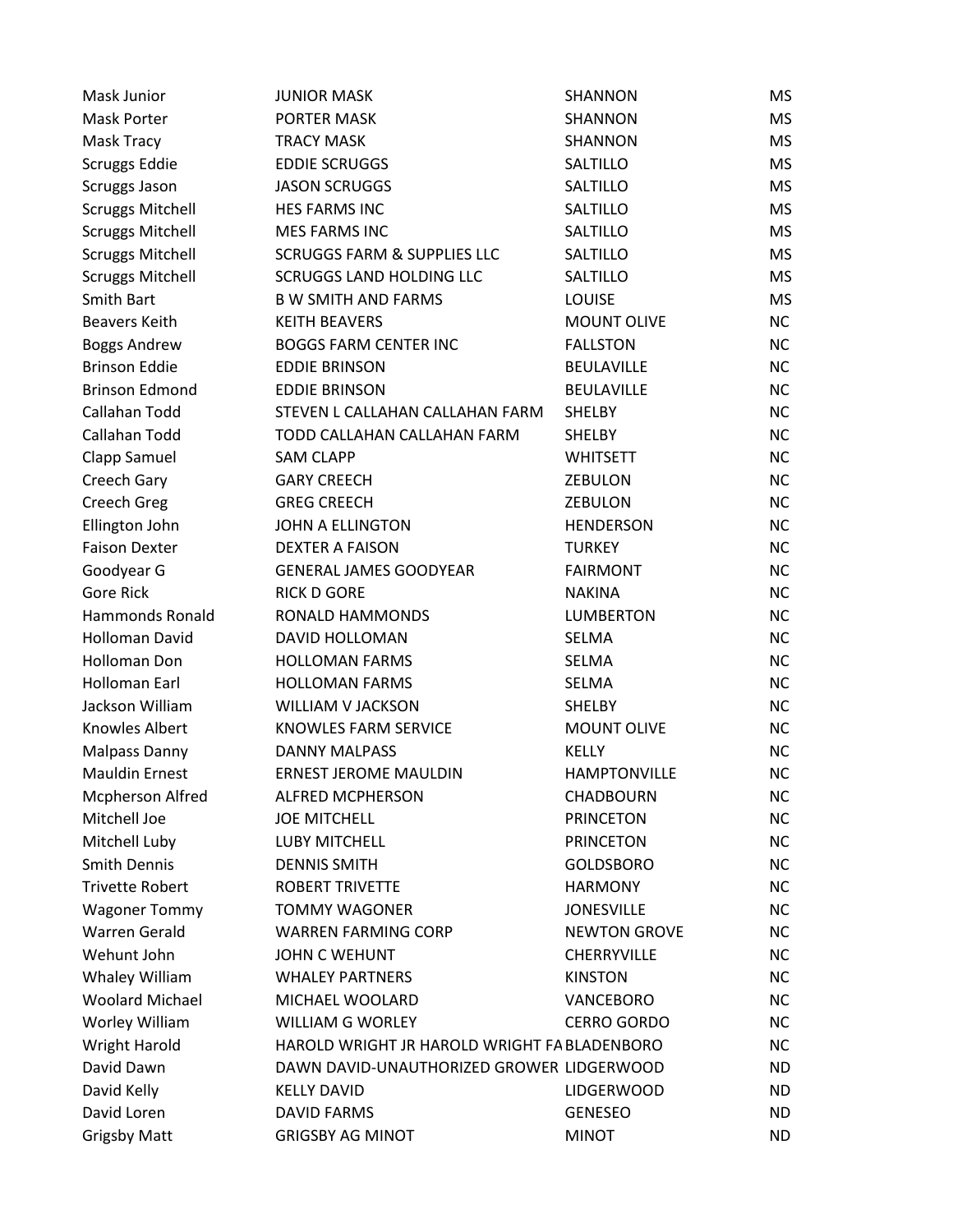| Killoran Joe             | KILLORAN PARTNERSHIP           | <b>BUFFALO</b>       | <b>ND</b> |  |
|--------------------------|--------------------------------|----------------------|-----------|--|
| Lyons Ken                | <b>KEN LYONS</b>               | <b>LIDGERWOOD</b>    | <b>ND</b> |  |
| Runck Alan               | <b>RUNCK FARMS</b>             | <b>MAPLETON</b>      | <b>ND</b> |  |
| Wohlwend Clayton         | <b>CLAYTON WOHLWEND</b>        | <b>LIDGERWOOD</b>    | <b>ND</b> |  |
| Abrahams John            | <b>JOHN ABRAHAMS</b>           | <b>BROCK</b>         | <b>NE</b> |  |
| Ahrens Don               | <b>AHRENS BROTHERS</b>         | <b>NEHAWKA</b>       | <b>NE</b> |  |
| Ahrens Kenneth           | <b>KENNETH AHRENS</b>          | <b>WEEPING WATER</b> | <b>NE</b> |  |
| Ahrens Kenneth           | <b>KENNETH L AHRENS</b>        | <b>NEHAWKA</b>       | <b>NE</b> |  |
| Ahrens Kenny             | <b>KENNETH AHRENS</b>          | <b>WEEPING WATER</b> | <b>NE</b> |  |
| <b>Ahrens Thomas</b>     | <b>TOM AHRENS</b>              | <b>MURRAY</b>        | <b>NE</b> |  |
| Ahrens Tom               | <b>AHRENS BROTHERS</b>         | <b>NEHAWKA</b>       | <b>NE</b> |  |
| Ahrens William           | <b>WILLIAM AHRENS</b>          | <b>WEEPING WATER</b> | <b>NE</b> |  |
| <b>Bartek Ron</b>        | <b>RON BARTEK</b>              | VALPARAISO           | <b>NE</b> |  |
| <b>Bebout Will</b>       | <b>WILLIAM BEBOUT</b>          | <b>NEBRASKA CITY</b> | <b>NE</b> |  |
| <b>Bouc Tom</b>          | TOM BOUC                       | <b>CERESCO</b>       | <b>NE</b> |  |
| <b>Brouillette Craig</b> | <b>CJ LAND &amp; CATTLE</b>    | <b>OSCEOLA</b>       | <b>NE</b> |  |
| Kozisek Fred             | <b>FRED KOZISEK</b>            | SEWARD               | <b>NE</b> |  |
| Kozisek Pat              | PAT KOZISEK                    | SEWARD               | <b>NE</b> |  |
| <b>Kreifels David</b>    | <b>DAVID F KREIFELS</b>        | <b>NEBRASKA CITY</b> | <b>NE</b> |  |
| Meyer Robert             | <b>ROBERT MEYER</b>            | LOUISVILLE           | <b>NE</b> |  |
| Ramold Edward            | <b>EDWARD RAMOLD</b>           | <b>UNADILLA</b>      | <b>NE</b> |  |
| <b>Stander Richard</b>   | RICHARD M STANDER              | <b>MURDOCK</b>       | <b>NE</b> |  |
| <b>Stander Robert</b>    | <b>ROBERT STANDER</b>          | <b>WEEPING WATER</b> | <b>NE</b> |  |
| <b>Stander Vernon</b>    | <b>VERNON STANDER</b>          | <b>WEEPING WATER</b> | <b>NE</b> |  |
| Stohlmann Shirley        | SHIRLEY STOHLMANN              | LOUISVILLE           | <b>NE</b> |  |
| Urban Richard            | <b>RICHARD URBAN</b>           | <b>SILVER CREEK</b>  | <b>NE</b> |  |
| Urban Richard            | RICHARD URBAN                  | <b>SILVER CREEK</b>  | <b>NE</b> |  |
| <b>Wendt Michael</b>     | MICHAEL WENDT                  | <b>BRISTOW</b>       | <b>NE</b> |  |
| <b>Werner Dennis</b>     | <b>DENNIS DEAN WERNER</b>      | <b>CHAMBERS</b>      | <b>NE</b> |  |
| Good Richard             | <b>GOOD FARMS INC</b>          | SOUTHAMPTON          | <b>NJ</b> |  |
|                          | DUPLAGA FAMILY LTD PARTNERSHIP | <b>GRAFTON</b>       | OH        |  |
| <b>Besecker Gary</b>     | <b>GARY L BESECKER</b>         | <b>GREENVILLE</b>    | OН        |  |
| <b>Broering Doug</b>     | <b>DOUG BROERING</b>           | <b>COLDWATER</b>     | OН        |  |
| Clifford Jack            | <b>JACK CLIFFORD</b>           | <b>GRAFTON</b>       | OН        |  |
| Davis Jack               | <b>JACK DAVIS</b>              | <b>PITSBURG</b>      | OН        |  |
| <b>Eisel Doug</b>        | <b>EISEL FARMS</b>             | <b>ALVORDTON</b>     | OH        |  |
| Franks Jasper            | <b>JASPER FRANKS</b>           | <b>VAN BUREN</b>     | OН        |  |
| Hamrick Clarence         | <b>CLARENCE L HAMRICK</b>      | <b>WILLSHIRE</b>     | OН        |  |
| Hamrick Max              | HAMRICKS COUNTY LINE FARMS     | <b>WILLSHIRE</b>     | OН        |  |
| Hamrick Tim              | HAMRICKS COUNTYLINE FARMS      | OHIO CITY            | OН        |  |
| Handrosh Gary            | <b>HANDROSH FARM</b>           | LITCHFIELD           | OH        |  |
| Henry James              | <b>HENRY FARMS</b>             | ADA                  | OН        |  |
| Kline Ron                | <b>RON KLINE</b>               | <b>WEST SALEM</b>    | OH        |  |
| Knukle Ben               | <b>BEN KUNKLE</b>              | <b>FAYETTE</b>       | OН        |  |
| Long Hubert              | <b>HUBERT LONG</b>             | <b>MOUNT GILEAD</b>  | OН        |  |
| Long Kenneth             | <b>KENNETH LONG</b>            | <b>MOUNT GILEAD</b>  | OН        |  |
| Mc Fadden David          | <b>MCFADDEN FARM</b>           | <b>MOUNT ORAB</b>    | OH        |  |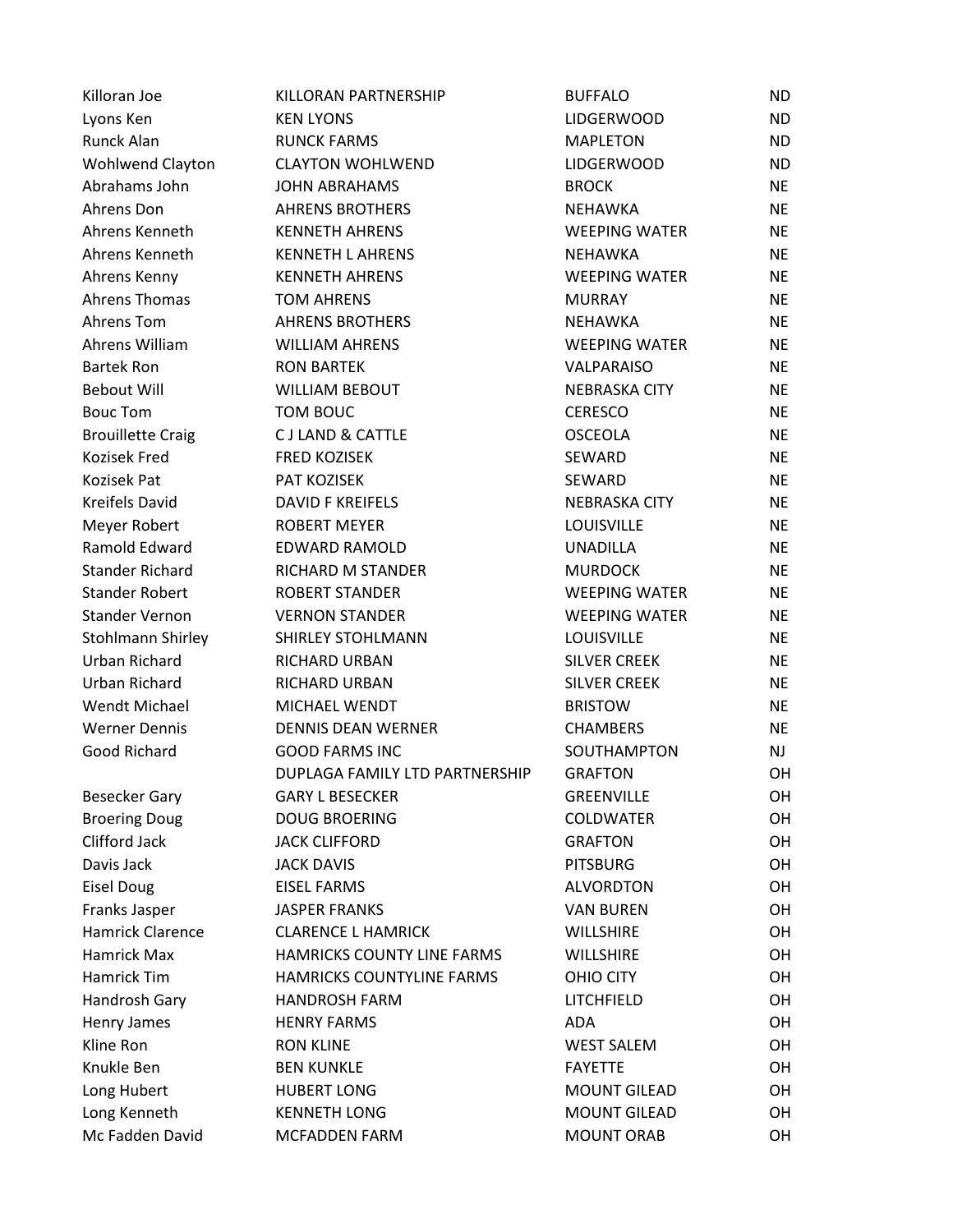| Miller Jeff               | <b>JEFF G MILLER</b>                             | <b>TIFFIN</b>         |           |
|---------------------------|--------------------------------------------------|-----------------------|-----------|
| Phillippi Paul            | PHILLIPPI FARMS                                  | <b>WEST JEFFERSON</b> | OH        |
| <b>Potts Williams</b>     | ERIN FARMS INC                                   | <b>MOUNT STERLING</b> | <b>OH</b> |
| Pressler Bruce            | <b>BRUCE PRESSLER</b>                            | <b>ASHVILLE</b>       | OH        |
| Pressler Dwight           | <b>DWIGHT E PRESLER SR PRESLER FARMS</b>         | <b>CIRCLEVILLE</b>    | <b>OH</b> |
| Ratliff Timothy           | <b>DEERE CREEK FARMS</b>                         | <b>WINCHESTER</b>     | <b>OH</b> |
| <b>Romohr Mark</b>        | <b>ROMOHR FARMS</b>                              | <b>BLANCHESTER</b>    | <b>OH</b> |
| Sautter Roland            | FARM UNLIMITED INC                               | <b>GALION</b>         | <b>OH</b> |
| Seibert Herman            | <b>HERMAN SEIBERT</b>                            | <b>TIRO</b>           | <b>OH</b> |
| Steinman Tim              | <b>TIM STEINMAN</b>                              | <b>GEORGETOWN</b>     | OH        |
| <b>Ternes Dave</b>        | DUPLAGA FAMILY LTD PARTNERSHIP                   | <b>GRAFTON</b>        | OH        |
| <b>Ternes Ken</b>         | <b>TERNES FARMS</b>                              | <b>GRAFTON</b>        | <b>OH</b> |
| <b>Ternes Kevin</b>       | DUPLAGA FAMILY LTD PARTNERSHIP                   | <b>GRAFTON</b>        | OH        |
| <b>Thurner Steve</b>      | <b>STEVE THURNER</b>                             | <b>CINCINNATI</b>     | <b>OH</b> |
| Thurner William           | <b>STEVE THURNER</b>                             | <b>CINCINNATI</b>     | <b>OH</b> |
| Tompkins Kenneth          | <b>KENNETH TOMPKINS</b>                          | <b>GRAFTON</b>        | <b>OH</b> |
| <b>Tompkins Michelle</b>  | MICHELLE TOMPKINS                                | <b>GRAFTON</b>        | <b>OH</b> |
| Truckor Jeff              | <b>JEFF TRUCKOR</b>                              | METAMORA              | OH        |
| Zeiler John Leo           | JOHN LEO ZEILER JR                               | <b>SWANTON</b>        | OH        |
| <b>Boyers Derek</b>       | <b>DEREK BOYERS</b>                              | <b>BRAMAN</b>         | OK        |
| Chrisman Jason            | <b>JASON B CHRISMAN</b>                          | <b>PORTER</b>         | OK        |
| Ingmire Wilbur            | <b>WILBUR INGMIRE FARMS</b>                      | <b>MARLAND</b>        | OK        |
| <b>Brandt Dale</b>        | DALE L BRANDT                                    | MIDDLETOWN            | PA        |
| <b>Myers Frank</b>        | <b>FRANK MYERS</b>                               | <b>DILLSBURG</b>      | PA        |
| Allen Jerry               | <b>JERRY ALLEN</b>                               | EDGEFIELD             | <b>SC</b> |
| <b>Bell Henry</b>         | <b>HENRY G BELL</b>                              | <b>LONGS</b>          | <b>SC</b> |
| Calder Jimmy              | <b>JIMMY CALDER</b>                              | <b>MARION</b>         | <b>SC</b> |
| Clemons Kevin             | <b>GRASSY BAY FARMS</b>                          | <b>GREEN SEA</b>      | <b>SC</b> |
| Clemons Kevin             | KEVIN D CLEMONS GRASSY BAY FARMS                 | <b>GREEN SEA</b>      | <b>SC</b> |
| Gause Buford              | <b>BUFORD C GAUSE</b>                            | KINGSTREE             | <b>SC</b> |
| <b>Grainger Stewart</b>   | <b>STEWART GRAINGER</b>                          | <b>GREEN SEA</b>      | <b>SC</b> |
| Leaird Gary               | <b>WILLIAM GARY LEAIRD</b>                       | <b>JEFFERSON</b>      | <b>SC</b> |
| Lee W                     | LEE FARMS DBA W COOPER LEE AND TRA BENNETTSVILLE |                       | <b>SC</b> |
| Livingston Jamie          | <b>JAMIE LIVINGSTON</b>                          | <b>LONGS</b>          | <b>SC</b> |
| <b>Mcdaniels Earl</b>     | <b>EARL MCDANIELS</b>                            | <b>GREEN SEA</b>      | <b>SC</b> |
| Morris Kenny              | <b>KENNY MORRIS JR</b>                           | <b>ANDREWS</b>        | <b>SC</b> |
| Oliver Tim                | TIMOTHY P OLIVER                                 | <b>SUMMERTON</b>      | <b>SC</b> |
| <b>Rizer Marion</b>       | <b>RIZER FARMS</b>                               | <b>LODGE</b>          | <b>SC</b> |
| <b>Rizer Philip</b>       | <b>RIZER FARMS</b>                               | <b>LODGE</b>          | <b>SC</b> |
| <b>Strickland William</b> | WILLIAM LEE STRICKLAND                           | <b>NICHOLS</b>        | <b>SC</b> |
| <b>Tanner Harold</b>      | <b>HAROLD TANNER JR</b>                          | <b>MARION</b>         | <b>SC</b> |
| <b>Tanner Harold</b>      | <b>HAROLD TANNER SR</b>                          | <b>MARION</b>         | <b>SC</b> |
| <b>Thompson King</b>      | <b>KING E THOMPSON</b>                           | <b>BENNETTSVILLE</b>  | <b>SC</b> |
| <b>Wilson Robert</b>      | ROBERT L WILSON                                  | MAYESVILLE            | <b>SC</b> |
| Wingate Wilbur            | <b>WILBUR L WINGATE</b>                          | <b>TIMMONSVILLE</b>   | <b>SC</b> |
| <b>Bailey Don</b>         | <b>DON BAILEY</b>                                | <b>LENOIR CITY</b>    | ΤN        |
| Harden Jimmy              | <b>JIMMY HARDEN</b>                              | <b>STANTON</b>        | <b>TN</b> |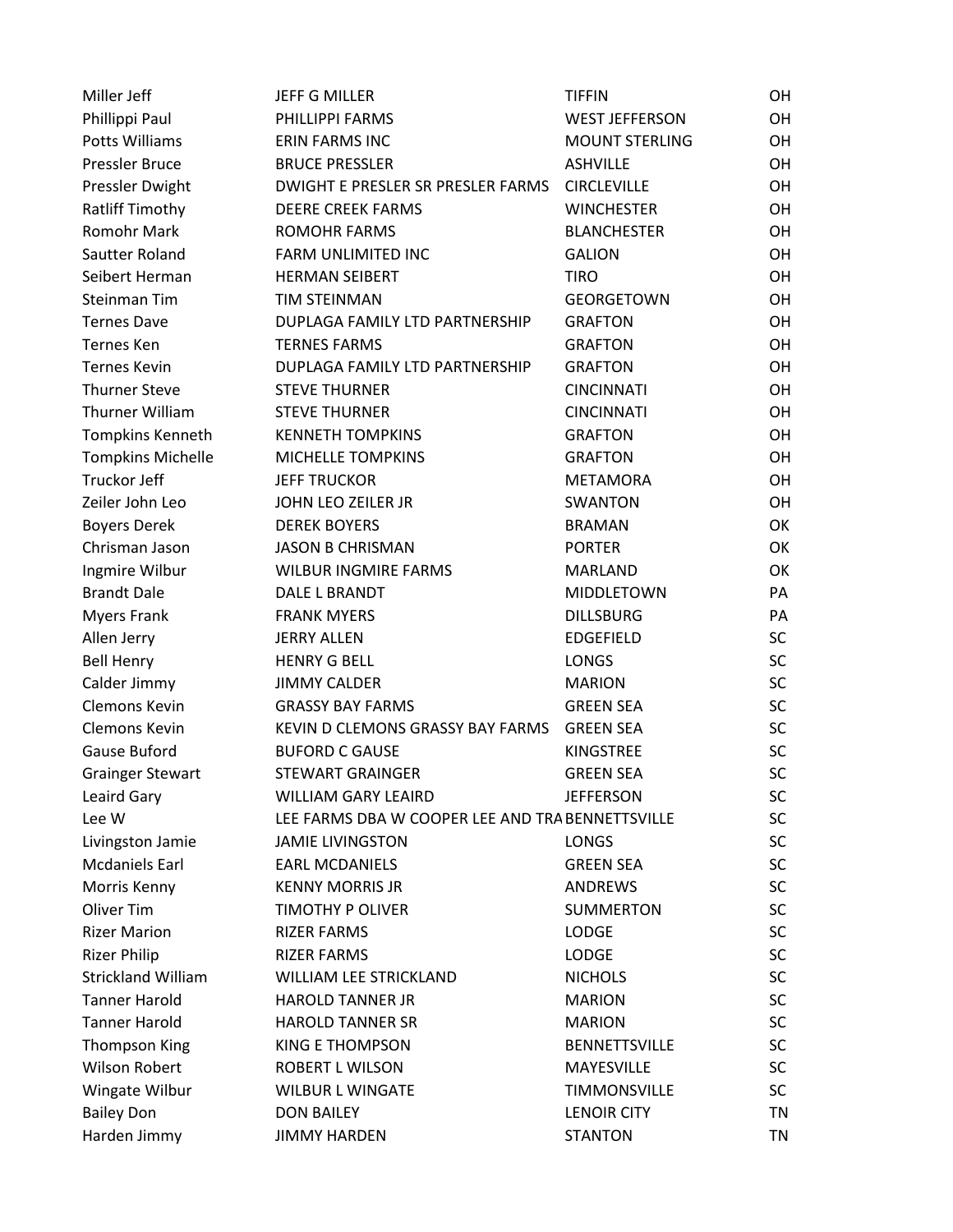| Hester Jimmy           | <b>JIMMY &amp; AMY HESTER FARMS</b>           | <b>FINLEY</b>            | TN        |
|------------------------|-----------------------------------------------|--------------------------|-----------|
| Jonson William         | <b>WILLIAM L JOHNSON</b>                      | <b>JACKSON</b>           | TN        |
| Moore Paul             | PAUL MOORE                                    | <b>MICHIE</b>            | <b>TN</b> |
| Ralph Kem              | <b>RALPH BROTHERS</b>                         | <b>COVINGTON</b>         | TN        |
| Ralph Roger            | <b>RALPH FARMS</b>                            | <b>COVINGTON</b>         | <b>TN</b> |
| <b>Roland Scott</b>    | <b>SCOTT ROLAND</b>                           | <b>BELLS</b>             | <b>TN</b> |
| Spiller William        | <b>WILLIAM C SPILLER</b>                      | <b>RIPLEY</b>            | <b>TN</b> |
| <b>Trantham Bill</b>   | <b>TRANTHAM FARMS</b>                         | <b>COVINGTON</b>         | <b>TN</b> |
| <b>Wood James</b>      | <b>JAMES E WOOD</b>                           | <b>BRIGHTON</b>          | <b>TN</b> |
| <b>Anderson Rick</b>   | <b>ANDERSON &amp; JONES INC</b>               | <b>LOUISE</b>            | <b>TX</b> |
| <b>Anderson Rick</b>   | ANDERSON COMMODITY                            | LOUISE                   | <b>TX</b> |
| Hargrove Brent         | H & H FARMS                                   | <b>ANSON</b>             | <b>TX</b> |
| Ledbetter Norman       | <b>NORMAN LEDBETTER</b>                       | ТАНОКА                   | <b>TX</b> |
| Perez Ernest           | <b>ERNEST E PEREZ</b>                         | RICHARDSON               | <b>TX</b> |
| Phillips Rocky         | <b>GENETIC SEED AND CHEMICAL</b>              | <b>BONHAM</b>            | <b>TX</b> |
| Phillips Rocky         | <b>GENETIC SEED AND CHEMICAL</b>              | <b>BONHAM</b>            | <b>TX</b> |
| Roman Mike             | <b>MIKE ROMAN</b>                             | <b>BIG SPRING</b>        | <b>TX</b> |
| Skidmore Tom           | <b>TOM SKIDMORE</b>                           | <b>BONHAM</b>            | <b>TX</b> |
| <b>Swanner Stuart</b>  | <b>STUART SWANNER</b>                         | <b>SLATON</b>            | <b>TX</b> |
| Zefrino Sauceda        | SAUCEDA ZEFRINO                               | <b>SLATON</b>            | TX        |
| Zefrino Sauceda        | <b>ZEFERINO SAUCEDA</b>                       | <b>SLATON</b>            | TX        |
| <b>Albritton Mario</b> | MARIO E ALBRITTON ALBRITTON FARMS CHESAPEAKE  |                          | VA        |
| Coffee William         | WILLIAM J COFFEE COFFEE FARMS                 | <b>KENBRIDGE</b>         | VA        |
| Crutchfield Melvin     | <b>MELVIN CRUTCHFIELD</b>                     | LA CROSSE                | VA        |
| <b>Prince David</b>    | PRINCE FARMS                                  | <b>EMPORIA</b>           | VA        |
| Prince John            | <b>JOSEPH D PRINCE</b>                        | <b>EMPORIA</b>           | VA        |
| Prince Joseph          | <b>JOSEPH D PRINCE</b>                        | <b>EMPORIA</b>           | VA        |
| <b>Roberts Tony</b>    | <b>TONY W ROBERTS</b>                         | <b>SOUTH HILL</b>        | VA        |
| <b>Bangart James</b>   | <b>JAMES LEE BANGART</b>                      | <b>CHILTON</b>           | WI        |
| <b>Bangart Richard</b> | RICHARD C BANGART                             | <b>CHILTON</b>           | WI        |
| <b>Bisek Robert</b>    | ROBERT BISEK BISEK FARMS                      | <b>FALL CREEK</b>        | WI        |
| Dempsey Cormac         | <b>DEMPSEY FARMS</b>                          | <b>EAGLE</b>             | WI        |
| <b>Feddick Mike</b>    | <b>FEDDICK FARMS</b>                          | <b>MEDFORD</b>           | WI        |
| <b>Feddick Mike</b>    | MIKE FEDDICK                                  | <b>MEDFORD</b>           | WI        |
| Kennedy Robert         | <b>ROBERT KENNEDY</b>                         | <b>WONEWOC</b>           | WI        |
| <b>Koecher Gus</b>     | <b>GUS KOECHER</b>                            | <b>SAINT CROIX FALLS</b> | WI        |
| Larsen Richard         | <b>LARSEN FARMS</b>                           | WAUZEKA                  | WI        |
| Larsen-Dept 72 Kevin   | <b>KEVIN LARSEN</b>                           | WAUZEKA                  | WI        |
| Mchugh James           | JAMES P MCHUGH JAMES & SHERIE MCH HORTONVILLE |                          | WI        |
| Weichelt James         | <b>JIM WEICHELT</b>                           | <b>STRATFORD</b>         | WI        |
|                        | PAUL WOLBER                                   |                          |           |
| <b>Keesling Doug</b>   | KEESLING SEED FARMS INC                       |                          |           |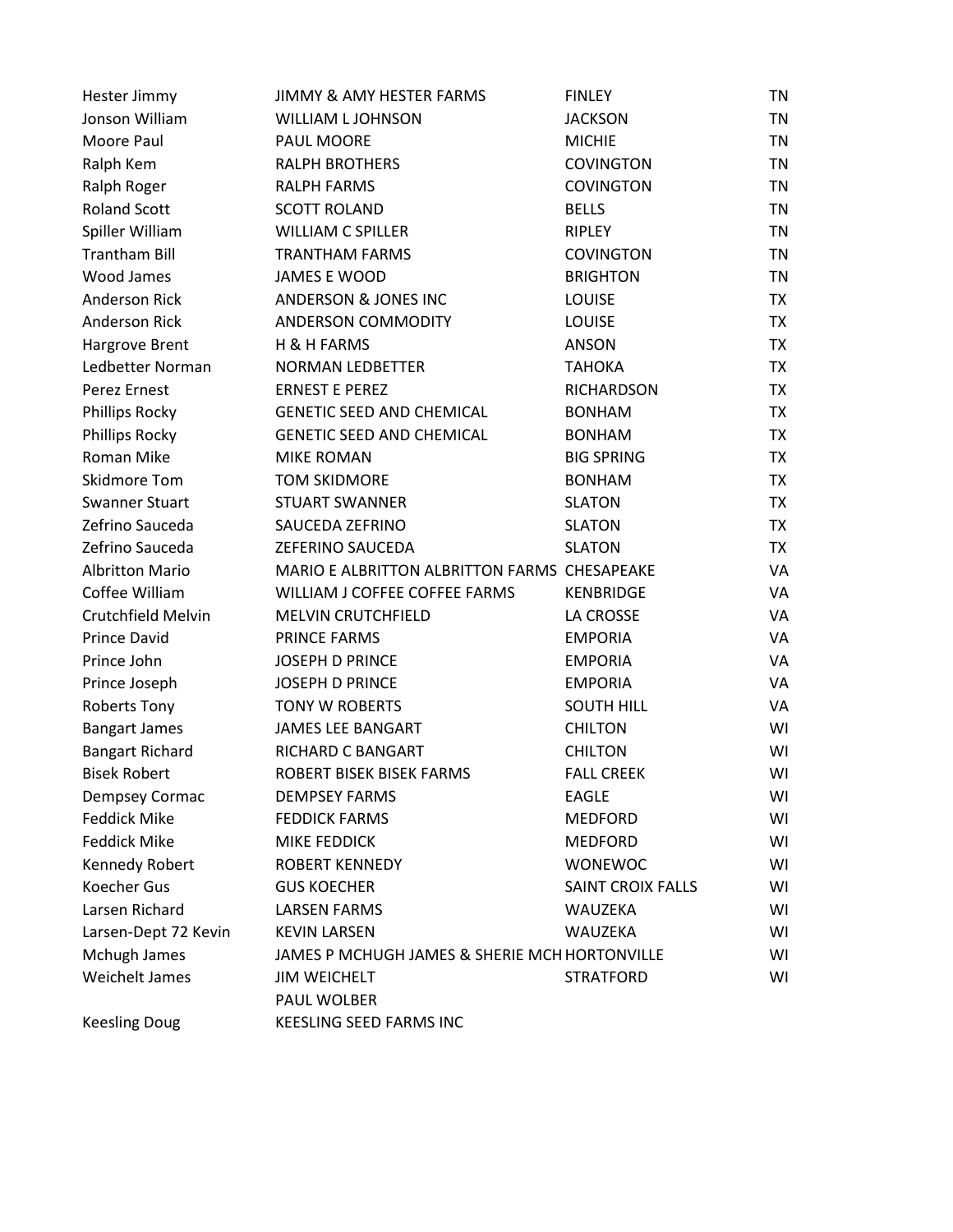| County             | Zip |       | Phone |            |
|--------------------|-----|-------|-------|------------|
| <b>JACKSON</b>     |     | 35765 |       | 2564513115 |
| LAUDERDALE         |     | 35631 |       | 2567666946 |
| <b>JACKSON</b>     |     | 35765 |       | 2564517204 |
| <b>LIMESTONE</b>   |     | 35620 |       | 2562325711 |
| <b>MORGAN</b>      |     | 35754 |       | 2568850832 |
| <b>MARION</b>      |     | 35570 |       | 2059212070 |
| <b>JACKSON</b>     |     | 35744 |       |            |
| <b>CLAY</b>        |     | 72422 |       | 8702593675 |
| <b>CROSS</b>       |     | 72396 |       | 8702383260 |
| <b>CROSS</b>       |     | 72396 |       | 8702383260 |
| <b>WOODRUFF</b>    |     | 72006 |       |            |
| <b>WOODRUFF</b>    |     | 72101 |       |            |
| <b>WOODRUFF</b>    |     | 72101 |       | 8707315064 |
| <b>WHITE</b>       |     | 72010 |       | 5017245932 |
| <b>MISSISSIPPI</b> |     | 72330 |       | 8707642073 |
| <b>MISSISSIPPI</b> |     | 72395 |       | 8706558200 |
| LAWRENCE           |     | 72433 |       | 8708862619 |
| <b>MISSISSIPPI</b> |     | 72338 |       | 8705374807 |
| LAWRENCE           |     | 72476 |       | 8708861399 |
| <b>MISSISSIPPI</b> |     | 72370 |       | 8705633821 |
| PULASKI            |     | 72206 |       | 5018975900 |
| <b>FAULKNER</b>    |     | 72032 |       | 5019326019 |
| <b>FAULKNER</b>    |     | 72032 |       | 5013270547 |
| <b>MILLER</b>      |     | 71839 |       | 8706832704 |
| <b>KENT</b>        |     | 19980 |       | 3022222903 |
| <b>KENT</b>        |     | 19943 |       | 3026321274 |
| <b>KENT</b>        |     | 19979 |       | 3026321274 |
| <b>PALM BEACH</b>  |     | 33436 |       | 5613242839 |
| <b>BULLOCH</b>     |     | 30461 |       | 9125877824 |
| TIFT               |     | 31793 |       | 2294022690 |
| <b>COLQUITT</b>    |     | 31771 |       | 2298211259 |
| <b>BIBB</b>        |     | 31210 |       |            |
| <b>TATTNALL</b>    |     | 30421 |       |            |
| CANDLER            |     | 30439 |       | 9126825878 |
| <b>BULLOCH</b>     |     | 30452 |       | 9126826202 |
| <b>EMANUEL</b>     |     | 30425 |       | 4787632060 |
| <b>TIFT</b>        |     | 31775 |       | 2293925304 |
| <b>MONTGOMERY</b>  |     | 30473 |       | 9125946688 |
| <b>COLQUITT</b>    |     | 31771 |       | 2297693031 |
| <b>RICHMOND</b>    |     | 30909 |       | 7067369958 |
| <b>SIOUX</b>       |     | 51023 |       | 7125516138 |
| <b>SIOUX</b>       |     | 51023 |       | 7125521472 |
| <b>KEOKUK</b>      |     | 52576 |       |            |
| <b>BLACK HAWK</b>  |     | 50651 |       | 3193422184 |
| <b>KEOKUK</b>      |     | 50268 |       | 6416342949 |
| MARSHALL           |     | 50247 |       | 6414932668 |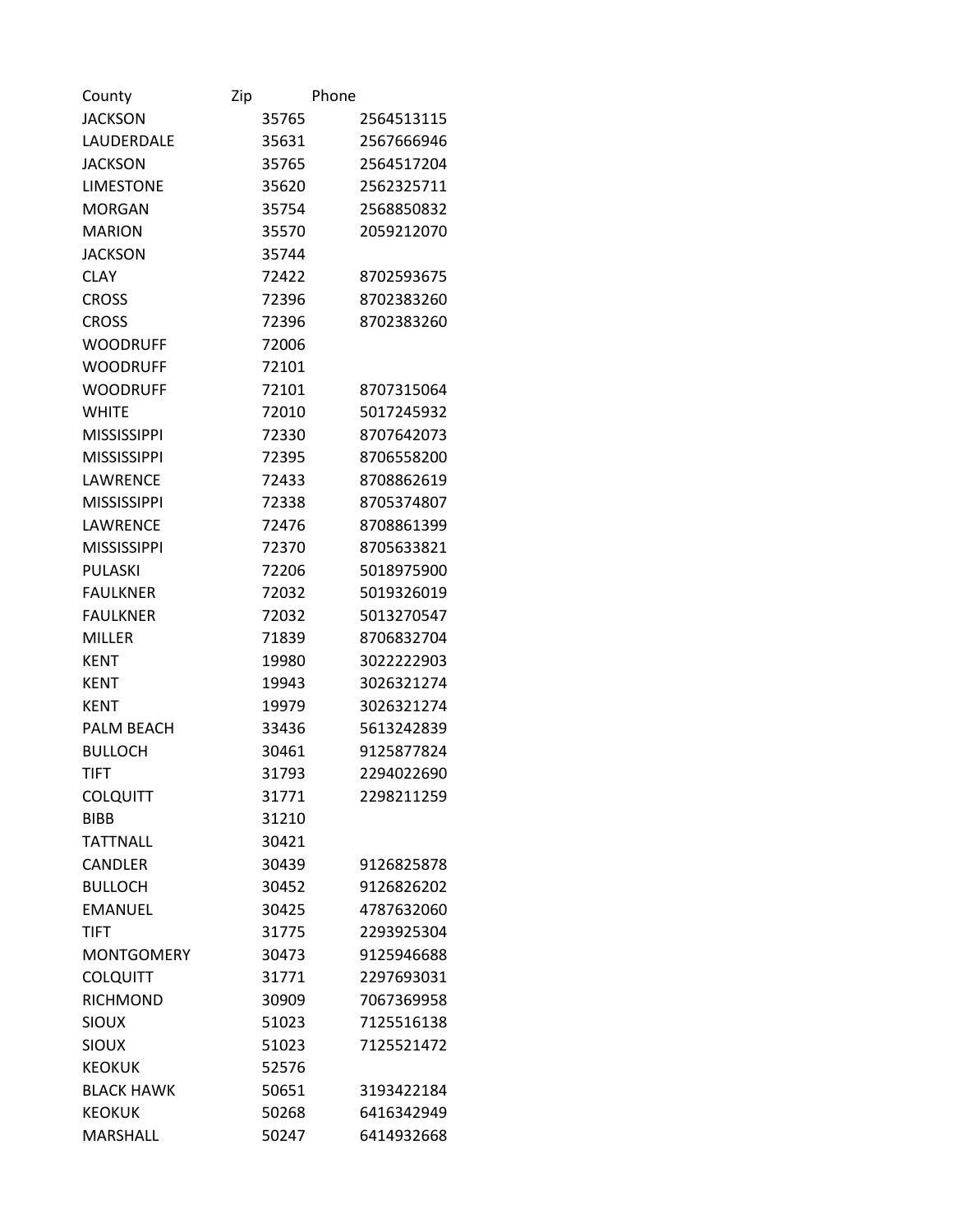| <b>MARSHALL</b>    | 50247 | 6414932668 |
|--------------------|-------|------------|
| <b>ADAIR</b>       | 50846 | 5157456021 |
| HAMILTON           | 50075 | 5158362141 |
| <b>KEOKUK</b>      | 52585 | 3194562410 |
| <b>WAYNE</b>       | 50060 | 6418723672 |
| <b>MARION</b>      | 50219 |            |
| <b>CERRO GORDO</b> | 50457 | 5155872351 |
| <b>WASHINGTON</b>  | 52621 | 3196583831 |
| <b>MONTGOMERY</b>  | 50864 |            |
| <b>HENRY</b>       | 52641 | 3193858517 |
| <b>HENRY</b>       | 52641 | 3193858519 |
| WASHINGTON         | 52247 | 3196832696 |
| <b>WOODBURY</b>    | 51030 | 7129445572 |
| <b>WOODBURY</b>    | 51030 | 7129445631 |
| <b>CRAWFORD</b>    | 51465 | 7126775529 |
| <b>IDA</b>         | 51431 | 7126682723 |
| <b>GRUNDY</b>      | 50638 | 3198246750 |
| <b>GRUNDY</b>      | 50642 | 3198246069 |
| <b>GRUNDY</b>      | 50642 | 3198246069 |
| <b>DES MOINES</b>  | 52650 | 3199852343 |
| <b>WAPELLO</b>     | 52553 | 6419694278 |
| <b>WEBSTER</b>     | 50569 | 5153592506 |
| <b>WEBSTER</b>     | 50569 | 5155713803 |
| <b>ADAMS</b>       | 50841 | 6413223335 |
| <b>SAC</b>         | 51450 | 7126572160 |
| <b>SAC</b>         | 51450 | 7126572160 |
| <b>SAC</b>         | 51450 | 7126572160 |
| <b>BINGHAM</b>     | 83274 | 2083573590 |
| <b>BINGHAM</b>     | 83274 | 2083573590 |
| <b>MASSAC</b>      | 62960 | 6185242311 |
| OGLE               | 61064 | 8159462884 |
| <b>MACOUPIN</b>    | 62685 | 2178544175 |
| <b>MACOUPIN</b>    | 62685 | 6188544175 |
| WABASH             | 62863 | 6182982020 |
| <b>MACOUPIN</b>    | 62626 |            |
| <b>SCHUYLER</b>    | 62344 | 2176672351 |
| <b>CLARK</b>       | 62474 | 2179675767 |
| <b>CLARK</b>       | 62474 | 2179675502 |
| <b>HANCOCK</b>     | 62367 | 3094583344 |
| <b>MASSAC</b>      | 62960 | 6185643293 |
| <b>MASSAC</b>      | 62960 |            |
| <b>RANDOLPH</b>    | 62278 | 6182823565 |
| <b>MACOUPIN</b>    | 62009 | 2178352583 |
| <b>ADAMS</b>       | 62301 | 2172287324 |
| <b>FULTON</b>      | 61415 | 3094863431 |
| <b>IROQUOIS</b>    | 60938 | 8156934192 |
| KANKAKEE           | 60950 | 8156934192 |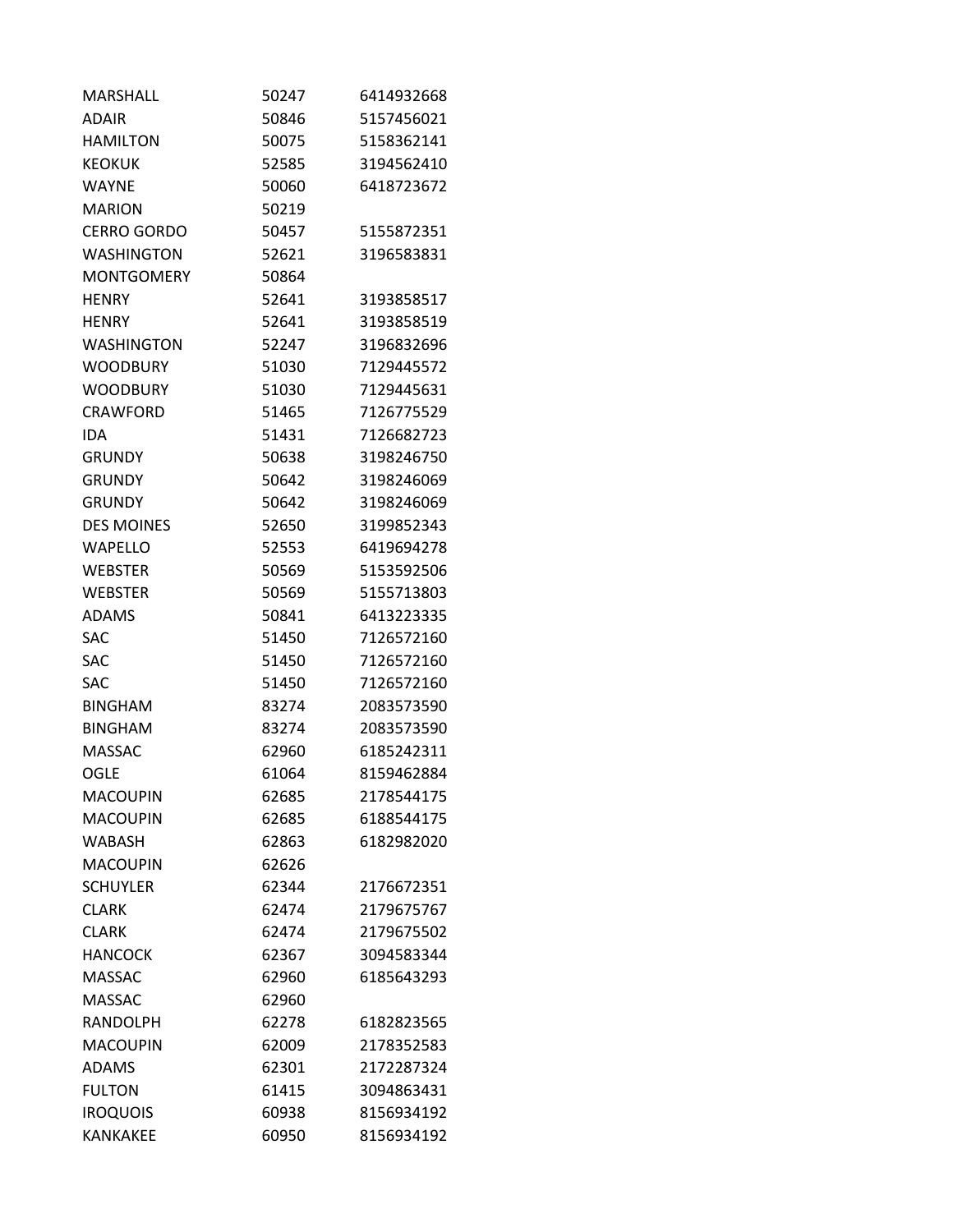| MACOUPIN           | 62626 |            |
|--------------------|-------|------------|
| CARROLL            | 61078 | 8158642110 |
| <b>GREENE</b>      | 62050 |            |
| <b>MARION</b>      | 62801 | 6185322370 |
| <b>CHAMPAIGN</b>   | 61847 | 3093336841 |
| CHAMPAIGN          | 61847 | 3093336841 |
| <b>FAYETTE</b>     | 62458 | 6183472383 |
| <b>MACOUPIN</b>    | 62626 |            |
| <b>BUREAU</b>      | 61376 | 8153999097 |
| <b>BUREAU</b>      | 61376 | 8153799097 |
| <b>ADAMS</b>       | 62325 | 2174554273 |
| <b>SAINT CLAIR</b> | 62257 | 6182952291 |
| EDWARDS            | 62476 | 6182992057 |
| <b>CLAY</b>        | 62858 | 6186863447 |
| <b>MASSAC</b>      | 62960 | 6185642216 |
| RICHLAND           | 62419 | 6186472230 |
| <b>WASHINGTON</b>  | 62271 | 6182435491 |
| <b>WASHINGTON</b>  | 62271 | 6182435491 |
| <b>MCLEAN</b>      | 61726 | 8156924445 |
| <b>MACOUPIN</b>    | 62626 |            |
| <b>MACOUPIN</b>    | 62626 | 6185671629 |
| <b>MACOUPIN</b>    | 62626 | 6185671629 |
| <b>MACOUPIN</b>    | 62626 | 6185671629 |
| <b>MACOUPIN</b>    | 62626 | 2178549017 |
| <b>ADAMS</b>       | 62360 | 2176564165 |
| <b>BUREAU</b>      | 61368 | 8156464662 |
| <b>BUREAU</b>      | 61368 | 8156464516 |
| <b>PIKE</b>        | 62312 | 2172852536 |
| <b>PIKE</b>        | 62312 | 2172854385 |
| PIKE               | 62312 | 2172852536 |
| ROCK ISLAND        | 61240 | 3099492418 |
| ALEXANDER          | 62957 | 6186611204 |
| <b>MASSAC</b>      | 62960 | 6185642171 |
| <b>PIKE</b>        | 62312 | 3093352908 |
| <b>FAYETTE</b>     | 62471 |            |
| <b>BOND</b>        | 62246 | 6186643500 |
| <b>BOND</b>        | 62246 | 6186643066 |
| <b>PIKE</b>        | 62312 | 2173352531 |
| <b>CLARK</b>       | 62423 | 2178266633 |
| <b>NOBLE</b>       | 46701 | 2606367315 |
| <b>TIPPECANOE</b>  | 47992 | 7655722877 |
| <b>WHITE</b>       | 47923 | 7655636190 |
| <b>KNOX</b>        | 47578 |            |
| <b>MONTGOMERY</b>  | 47954 | 7659422383 |
| <b>MONTGOMERY</b>  | 47954 | 7657231578 |
| LAWRENCE           | 47470 | 8123887211 |
| <b>SHELBY</b>      | 46130 | 3178616090 |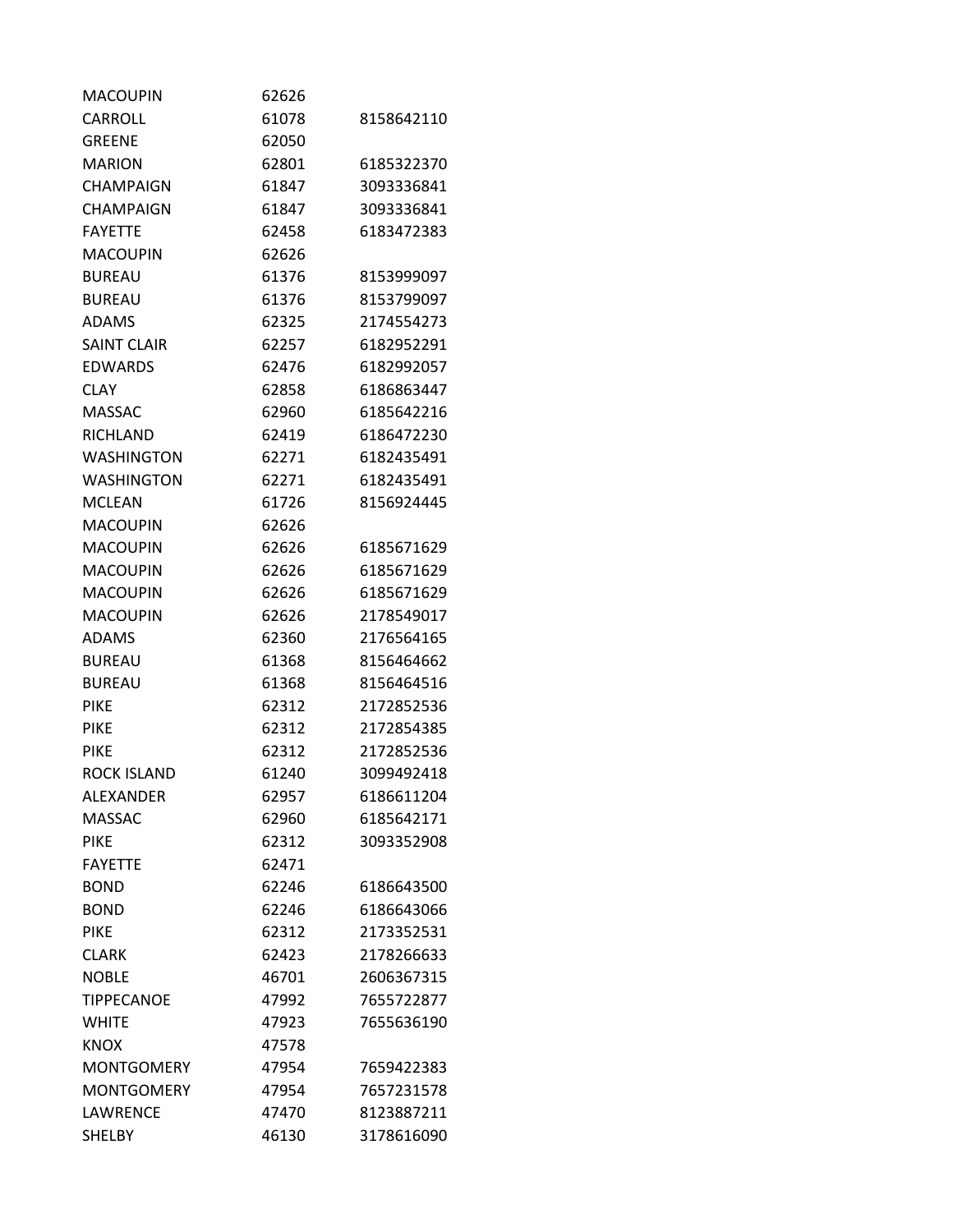| <b>SHELBY</b>     | 46130 | 3178616090 |
|-------------------|-------|------------|
| <b>VIGO</b>       | 47805 | 8128779389 |
| JAY               | 47371 | 2609976476 |
| <b>FOUNTAIN</b>   | 47987 | 7652952013 |
| <b>DECATUR</b>    | 47240 | 8129342360 |
| <b>RIPLEY</b>     | 47023 | 8126210024 |
| <b>RIPLEY</b>     | 47037 | 8126210024 |
| <b>JEFFERSON</b>  | 47231 | 8128736390 |
| <b>MARSHALL</b>   | 46563 | 2199355220 |
| DECATUR           | 47283 | 8125912832 |
| <b>DECATUR</b>    | 47283 | 8127672615 |
| <b>GIBSON</b>     | 47670 | 8123854308 |
| LAKE              | 46307 | 2199426325 |
| DELAWARE          | 47302 |            |
| <b>HENRY</b>      | 47386 | 7657553575 |
| DE KALB           | 46738 | 2193574778 |
| <b>WHITLEY</b>    | 46723 | 2193574778 |
| <b>VIGO</b>       | 47885 | 8125354550 |
| VIGO              | 47885 | 8125354550 |
| ELKHART           | 46517 | 2196334370 |
| <b>WAYNE</b>      | 47341 |            |
| JENNINGS          | 47265 | 8123462613 |
| <b>TIPPECANOE</b> | 47905 |            |
| <b>JEFFERSON</b>  | 47250 | 8128398141 |
| ADAMS             | 46740 | 2199976766 |
| <b>ADAMS</b>      | 46740 | 2199976766 |
| <b>WHITE</b>      | 47926 | 2199433468 |
| <b>TIPPECANOE</b> | 47920 | 7654634221 |
| <b>TIPPECANOE</b> | 47920 | 7654634221 |
| <b>STARKE</b>     | 46534 | 2197722516 |
| <b>JEFFERSON</b>  | 47250 | 8122735727 |
| <b>BOONE</b>      | 46077 | 3177694246 |
| <b>JASPER</b>     | 47978 | 2198663340 |
| <b>WASHINGTON</b> | 66933 |            |
| <b>WASHINGTON</b> | 66933 | 7857634517 |
| <b>FRANKLIN</b>   | 66042 | 9138983626 |
| <b>MARSHALL</b>   | 66427 | 7852924280 |
| <b>MARSHALL</b>   | 66544 | 7853826236 |
| <b>SHAWNEE</b>    | 66605 | 7856336291 |
| <b>CLOUD</b>      | 66901 | 7852431356 |
| <b>DECATUR</b>    | 67749 | 7854753369 |
| <b>BROWN</b>      | 66527 | 7854743526 |
| <b>UNION</b>      | 42437 | 2703891409 |
| OHIO              | 42361 |            |
| <b>UNION</b>      | 42437 | 2703332491 |
| <b>UNION</b>      | 42437 |            |
| <b>MOREHOUSE</b>  | 71229 | 3188743000 |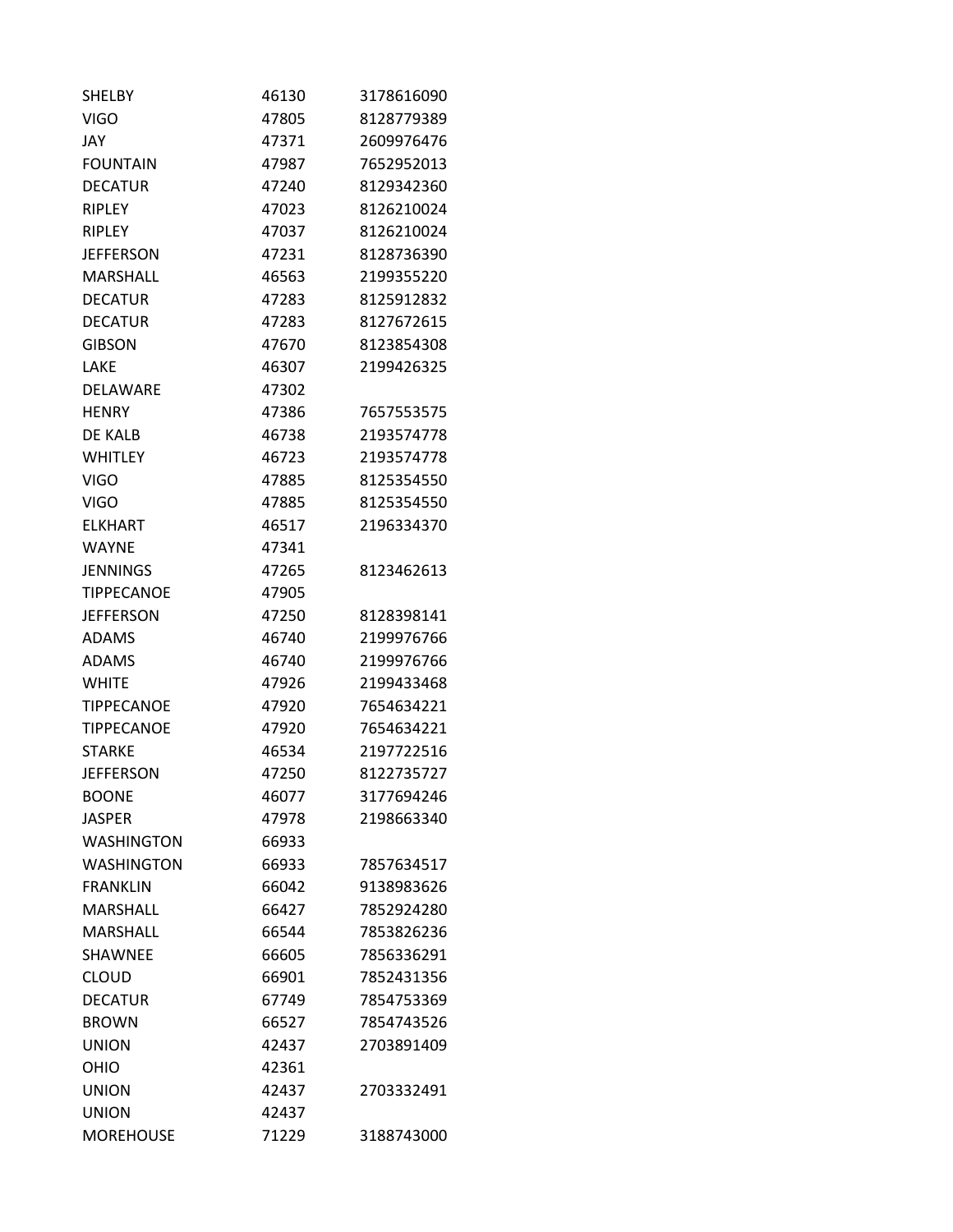| MOREHOUSE           | 71229 | 3188747311 |
|---------------------|-------|------------|
| <b>MOREHOUSE</b>    | 71229 | 3188743000 |
| <b>MOREHOUSE</b>    | 71229 | 3188743000 |
| <b>EAST CARROLL</b> | 71254 | 3185593248 |
| <b>QUEEN ANNES</b>  | 21623 | 4107583460 |
| <b>CAROLINE</b>     | 21636 | 4104826033 |
| CARROLL             | 21776 | 4107519412 |
| CARROLL             | 21776 | 4107519412 |
| LENAWEE             | 49220 | 5175474626 |
| <b>MONTMORENCY</b>  | 49746 | 9892550785 |
| SAINT JOSEPH        | 49032 | 2694677206 |
| CALHOUN             | 49092 | 5177674462 |
| <b>GRATIOT</b>      | 48847 | 9898753236 |
| SHIAWASSEE          | 48414 | 9896345573 |
| <b>WASHTENAW</b>    | 48197 | 7344836527 |
| WASHTENAW           | 48197 | 7344836527 |
| ISABELLA            | 48883 | 9898286008 |
| <b>MONROE</b>       | 49270 | 7342792539 |
| <b>MIDLAND</b>      | 48618 | 9894656679 |
| <b>KALAMAZOO</b>    | 49087 | 2692072516 |
| <b>KALAMAZOO</b>    | 49087 | 2696795136 |
| <b>CLINTON</b>      | 48866 | 9898345041 |
| TUSCOLA             | 48726 | 9898724895 |
| <b>MONTMORENCY</b>  | 49746 | 9893794967 |
| SANILAC             | 48469 | 8106273402 |
| LENAWEE             | 49287 | 5174312688 |
| LENAWEE             | 49265 | 5174672836 |
| <b>CLINTON</b>      | 48879 | 9892247616 |
| <b>MONROE</b>       | 48160 | 7344391456 |
| <b>CLINTON</b>      | 48835 | 9895933370 |
| PENNINGTON          | 56725 | 2183784654 |
| YELLOW MEDICINE     | 56280 | 5072964419 |
| <b>MARSHALL</b>     | 56713 | 2184376457 |
| <b>REDWOOD</b>      | 56293 | 5073425344 |
| <b>BROWN</b>        | 56019 | 5078775016 |
| <b>WATONWAN</b>     | 56081 | 5076428070 |
| <b>FILLMORE</b>     | 55975 | 5073462257 |
| <b>LYON</b>         | 56229 | 5074235522 |
| <b>DODGE</b>        | 55944 | 5073658995 |
| <b>FILLMORE</b>     | 55975 | 5073467763 |
| <b>LINCOLN</b>      | 56178 | 5072473050 |
| <b>LINCOLN</b>      | 56178 | 5072473050 |
| <b>LINCOLN</b>      | 56178 | 5072473050 |
| YELLOW MEDICINE     | 56220 | 5072235107 |
| <b>OTTER TAIL</b>   | 56537 | 2187364601 |
| <b>STEARNS</b>      | 55353 | 3202505239 |
| <b>SCOTT</b>        | 56071 | 9527584636 |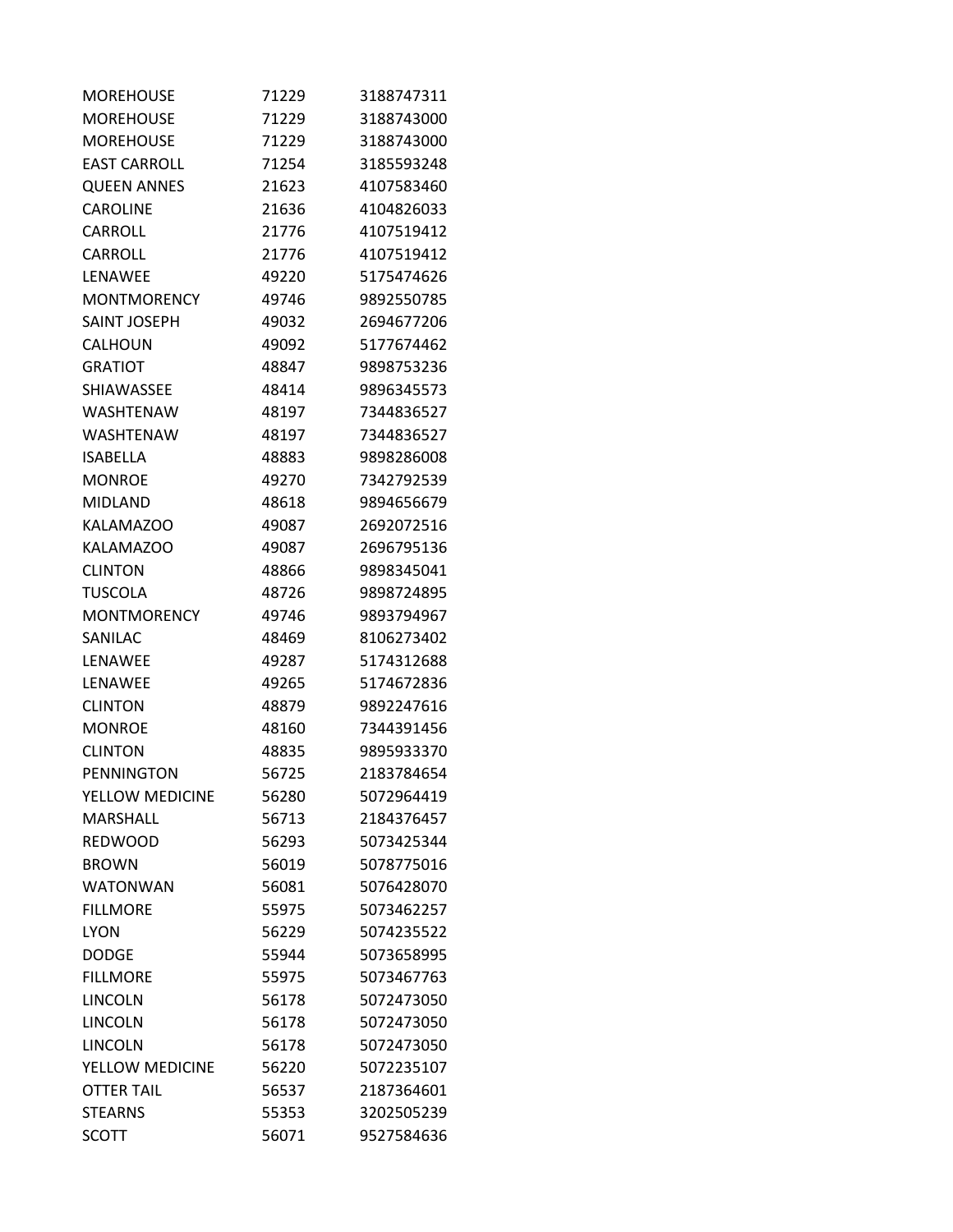| <b>OTTER TAIL</b>  | 56537 | 2187366443 |
|--------------------|-------|------------|
| <b>POPE</b>        | 56334 | 3206343667 |
| <b>POPE</b>        | 56334 | 3202683396 |
| <b>DOUGLAS</b>     | 56360 | 3208594101 |
| <b>BIG STONE</b>   | 56240 | 3207487527 |
| <b>HARRISON</b>    | 64481 | 6608726781 |
| <b>DUNKLIN</b>     | 63933 | 5732463355 |
| SCOTT              | 63801 | 5734722817 |
| <b>MISSISSIPPI</b> | 63834 | 5736833266 |
| <b>LIVINGSTON</b>  | 64664 | 6607554888 |
| LINN               | 64651 | 6609632354 |
| <b>DAVIESS</b>     | 64648 | 6606846387 |
| <b>CHARITON</b>    | 64681 | 6608563691 |
| <b>CHARITON</b>    | 64681 | 6608563527 |
| <b>CHARITON</b>    | 64681 |            |
| <b>COOPER</b>      | 65233 | 6608415341 |
| <b>GRUNDY</b>      | 64683 | 6603596097 |
| <b>GRUNDY</b>      | 64683 | 6603596097 |
| <b>BUTLER</b>      | 63940 | 5737855515 |
| <b>DUNKLIN</b>     | 63933 | 5732462418 |
| JASPER             | 64755 | 4173942317 |
| <b>COOPER</b>      | 65233 |            |
| <b>RANDOLPH</b>    | 65270 | 6602632746 |
| <b>LIVINGSTON</b>  | 64664 | 6607553441 |
| <b>SALINE</b>      | 65340 | 8168373278 |
| <b>LINCOLN</b>     | 63377 | 5733845989 |
| <b>COOPER</b>      | 65233 | 6608343535 |
| <b>COOPER</b>      | 65276 | 6608344161 |
| <b>SAINT LOUIS</b> | 63141 | 3142131623 |
| <b>LAFAYETTE</b>   | 64001 | 6606742489 |
| <b>LINN</b>        | 64631 | 6606954461 |
| <b>COOPER</b>      | 65348 | 6603664309 |
| <b>SHELBY</b>      | 63469 | 6602846547 |
| <b>SHELBY</b>      | 63469 | 6602846555 |
| <b>KNOX</b>        | 63460 | 6607394474 |
| <b>HARRISON</b>    | 64632 |            |
| <b>MONTGOMERY</b>  | 63361 | 5735642785 |
| <b>CHARITON</b>    | 64676 | 6602563337 |
| <b>CLINTON</b>     | 64465 | 8169303039 |
| <b>SALINE</b>      | 65321 | 6603356506 |
| <b>SALINE</b>      | 65340 | 6608865932 |
| <b>GRUNDY</b>      | 64683 | 6603596782 |
| <b>RIPLEY</b>      | 63953 | 5733992568 |
| <b>STODDARD</b>    | 63936 | 5739673579 |
| <b>STODDARD</b>    | 63936 | 5739673579 |
| LEE                | 38868 |            |
| LEE                | 38868 | 6627673594 |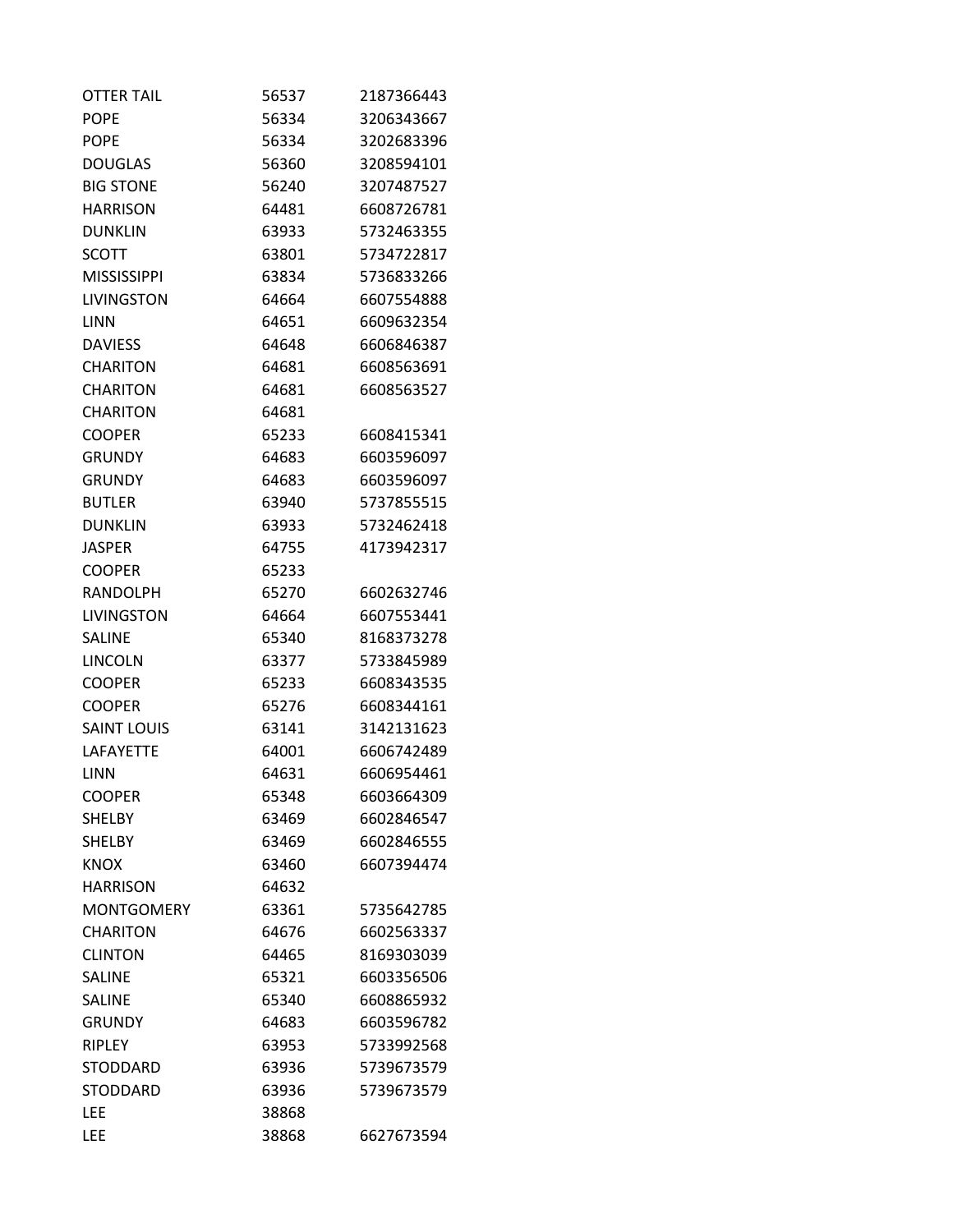| LEE              | 38868 | 6627673204 |
|------------------|-------|------------|
| LEE              | 38868 | 6624891090 |
| LEE              | 38868 | 6624896453 |
| LEE              | 38866 | 6018449835 |
| LEE              | 38866 |            |
| LEE              | 38866 | 6018449835 |
| LEE              | 38866 | 6018449835 |
| <b>LEE</b>       | 38866 | 6018449835 |
| LEE              | 38866 | 6018449835 |
| <b>HUMPHREYS</b> | 39097 | 6018365168 |
| <b>WAYNE</b>     | 28365 | 9196584245 |
| <b>CLEVELAND</b> | 28042 | 7045387176 |
| <b>DUPLIN</b>    | 28518 | 9102984693 |
| <b>DUPLIN</b>    | 28518 | 9103812485 |
| <b>CLEVELAND</b> | 28152 | 7044344827 |
| CLEVELAND        | 28150 | 7044344827 |
| <b>GUILFORD</b>  | 27377 | 3364496913 |
| <b>WAKE</b>      | 27597 | 9192695025 |
| <b>WAKE</b>      | 27597 | 9192694370 |
| VANCE            | 27537 | 9194388777 |
| SAMPSON          | 28393 | 9105332537 |
| <b>ROBESON</b>   | 28340 | 9106286879 |
| <b>COLUMBUS</b>  | 28455 | 9106427675 |
| <b>ROBESON</b>   | 28360 | 9106183468 |
| <b>JOHNSTON</b>  | 27576 | 9199652081 |
| <b>JOHNSTON</b>  | 27576 | 9199658106 |
| <b>JOHNSTON</b>  | 27576 |            |
| <b>CLEVELAND</b> | 28150 | 7045389987 |
| <b>WAYNE</b>     | 28365 | 9196585410 |
| <b>BLADEN</b>    | 28448 | 9106692823 |
| YADKIN           | 27020 | 3364682584 |
| <b>COLUMBUS</b>  | 28431 | 9106423635 |
| <b>JOHNSTON</b>  | 27569 | 9197351557 |
| <b>JOHNSTON</b>  | 27569 |            |
| <b>WAYNE</b>     | 27534 | 9197782127 |
| <b>IREDELL</b>   | 28634 | 7045394380 |
| <b>YADKIN</b>    | 28642 | 3368351609 |
| SAMPSON          | 28366 | 9105941385 |
| <b>GASTON</b>    | 28021 | 7044355137 |
| <b>LENOIR</b>    | 28504 | 2525277369 |
| <b>CRAVEN</b>    | 28586 | 2522443507 |
| <b>COLUMBUS</b>  | 28430 | 9102073757 |
| <b>BLADEN</b>    | 28320 | 9106482138 |
| RICHLAND         | 58053 | 7015384824 |
| RICHLAND         | 58053 | 7015384824 |
| RICHLAND         | 58053 | 7015384824 |
| <b>WARD</b>      | 58703 | 7018390350 |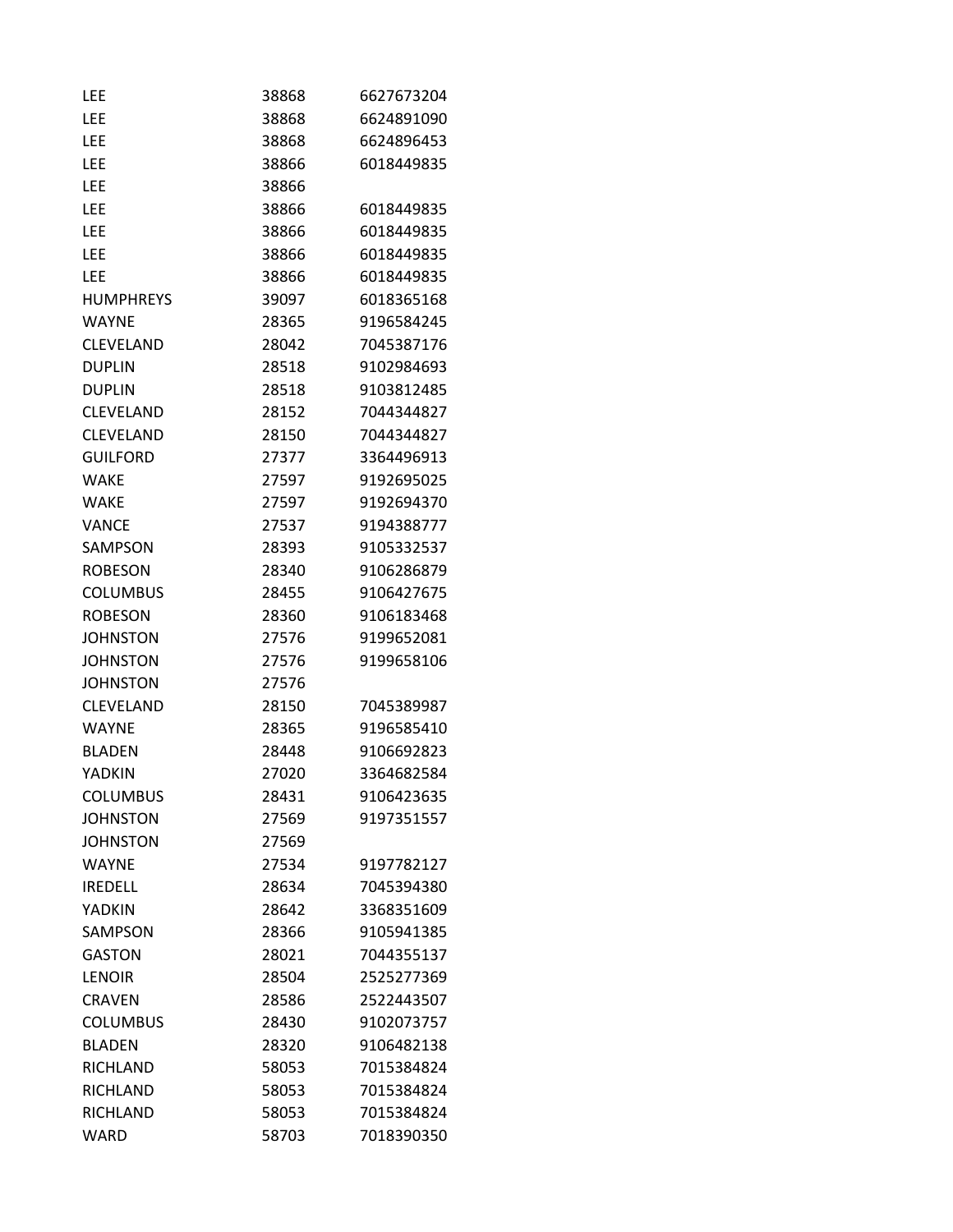| CASS              | 58011 | 7016335111 |
|-------------------|-------|------------|
| RICHLAND          | 58053 | 7015384964 |
| CASS              | 58059 | 7013475244 |
| RICHLAND          | 58053 | 7015384881 |
| <b>NEMAHA</b>     | 68320 | 4022743016 |
| CASS              | 68413 | 4022272555 |
| CASS              | 68463 | 4022677425 |
| CASS              | 68413 | 4022272117 |
| CASS              | 68463 | 4022677425 |
| CASS              | 68409 | 4022274195 |
| CASS              | 68413 | 4022272555 |
| CASS              | 68463 |            |
| <b>SAUNDERS</b>   | 68065 | 4027843600 |
| <b>OTOE</b>       | 68410 | 4028734640 |
| <b>SAUNDERS</b>   | 68017 | 4026425420 |
| <b>POLK</b>       | 68651 | 4027478881 |
| <b>SEWARD</b>     | 68434 | 4025882477 |
| <b>SEWARD</b>     | 68434 | 4026417446 |
| <b>OTOE</b>       | 68410 | 4028734504 |
| CASS              | 68037 | 4022344134 |
| <b>OTOE</b>       | 68454 | 4028285615 |
| CASS              | 68407 | 4022344114 |
| CASS              | 68463 | 4022344114 |
| CASS              | 68463 | 4022675282 |
| CASS              | 68037 | 4022347495 |
| <b>MERRICK</b>    | 68663 | 3087732189 |
| MERRICK           | 68663 | 3087732189 |
| <b>BOYD</b>       | 68719 |            |
| HOLT              | 68725 | 4024825666 |
| <b>BURLINGTON</b> | 8088  | 6098599673 |
| LORAIN            | 44044 |            |
| DARKE             | 45331 | 9375470720 |
| <b>MERCER</b>     | 45828 | 4196784840 |
| LORAIN            | 44044 | 4403555262 |
| <b>DARKE</b>      | 45358 |            |
| <b>WILLIAMS</b>   | 43501 | 4192373048 |
| <b>HANCOCK</b>    | 45889 | 4192993400 |
| <b>VAN WERT</b>   | 45898 | 4194952629 |
| <b>VAN WERT</b>   | 45898 | 4194954027 |
| <b>VAN WERT</b>   | 45874 | 4194952709 |
| <b>MEDINA</b>     | 44253 | 3306482178 |
| <b>HARDIN</b>     | 45810 | 4196349609 |
| <b>WAYNE</b>      | 44287 |            |
| <b>FULTON</b>     | 43521 |            |
| <b>MORROW</b>     | 43338 |            |
| <b>MORROW</b>     | 43338 |            |
| <b>BROWN</b>      | 45154 | 5138753252 |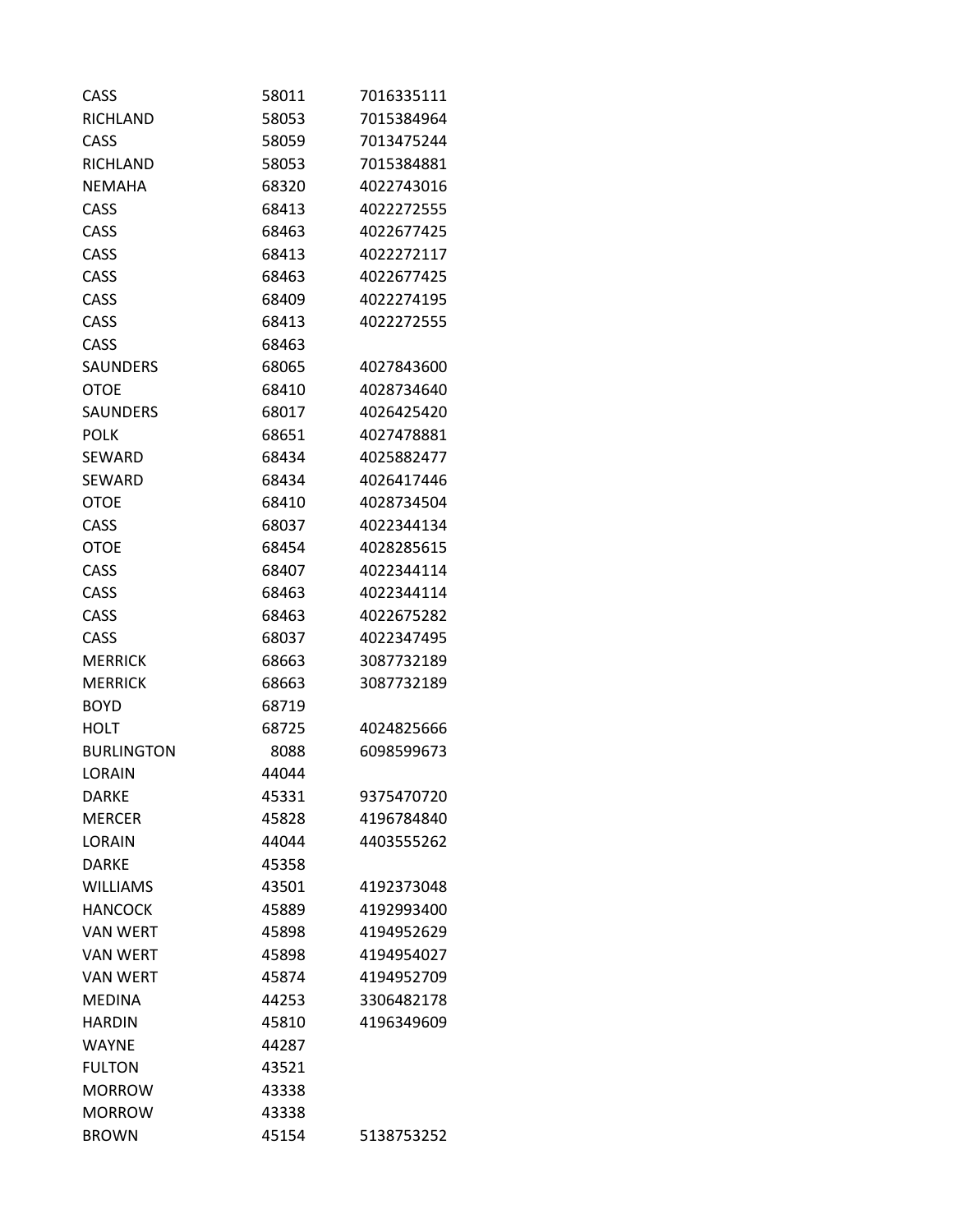| SENECA              | 44883 | 4194481214 |
|---------------------|-------|------------|
| <b>MADISON</b>      | 43162 | 6148798882 |
| <b>MADISON</b>      | 43143 | 7408694175 |
| <b>PICKAWAY</b>     | 43103 |            |
| PICKAWAY            | 43113 | 7404745158 |
| ADAMS               | 45697 | 9376950199 |
| <b>CLINTON</b>      | 45107 | 9377832766 |
| <b>CRAWFORD</b>     | 44833 | 4195603604 |
| <b>CRAWFORD</b>     | 44887 | 4193472669 |
| <b>BROWN</b>        | 45121 | 9374463117 |
| LORAIN              | 44044 |            |
| LORAIN              | 44044 | 4407482872 |
| LORAIN              | 44044 |            |
| <b>HAMILTON</b>     | 45206 | 5137512424 |
| <b>HAMILTON</b>     | 45206 | 5137512424 |
| LORAIN              | 44044 | 4403554689 |
| LORAIN              | 44044 | 4406689434 |
| <b>FULTON</b>       | 43540 | 4196444805 |
| <b>FULTON</b>       | 43558 | 4198263812 |
| <b>KAY</b>          | 74632 | 5803852205 |
| <b>WAGONER</b>      | 74454 | 9184830474 |
| <b>NOBLE</b>        | 74644 | 5802683305 |
| <b>DAUPHIN</b>      | 17057 | 7179445374 |
| YORK                | 17019 | 7174324865 |
| <b>EDGEFIELD</b>    | 29824 | 8036375731 |
| <b>HORRY</b>        | 29568 | 8433996813 |
| <b>MARION</b>       | 29571 | 8434649559 |
| <b>HORRY</b>        | 29545 | 8437567077 |
| <b>HORRY</b>        | 29545 | 8437560685 |
| WILLIAMSBURG        | 29556 | 8433823636 |
| HORRY               | 29545 | 8437565837 |
| <b>CHESTERFIELD</b> | 29718 | 8436587855 |
| <b>MARLBORO</b>     | 29512 | 8434796618 |
| <b>HORRY</b>        | 29568 | 8433996879 |
| <b>HORRY</b>        | 29545 | 8433923244 |
| <b>GEORGETOWN</b>   | 29510 | 8432215707 |
| CLARENDON           | 29148 | 8034351535 |
| <b>COLLETON</b>     | 29082 | 8438667479 |
| <b>COLLETON</b>     | 29082 | 8438662729 |
| <b>HORRY</b>        | 29581 | 8433923237 |
| <b>MARION</b>       | 29571 | 8432751691 |
| <b>MARION</b>       | 29571 | 8432751691 |
| <b>MARLBORO</b>     | 29512 |            |
| <b>SUMTER</b>       | 29104 | 8037952687 |
| <b>FLORENCE</b>     | 29161 | 8432458782 |
| <b>LOUDON</b>       | 37772 | 8656801173 |
| <b>HAYWOOD</b>      | 38069 | 7315486220 |